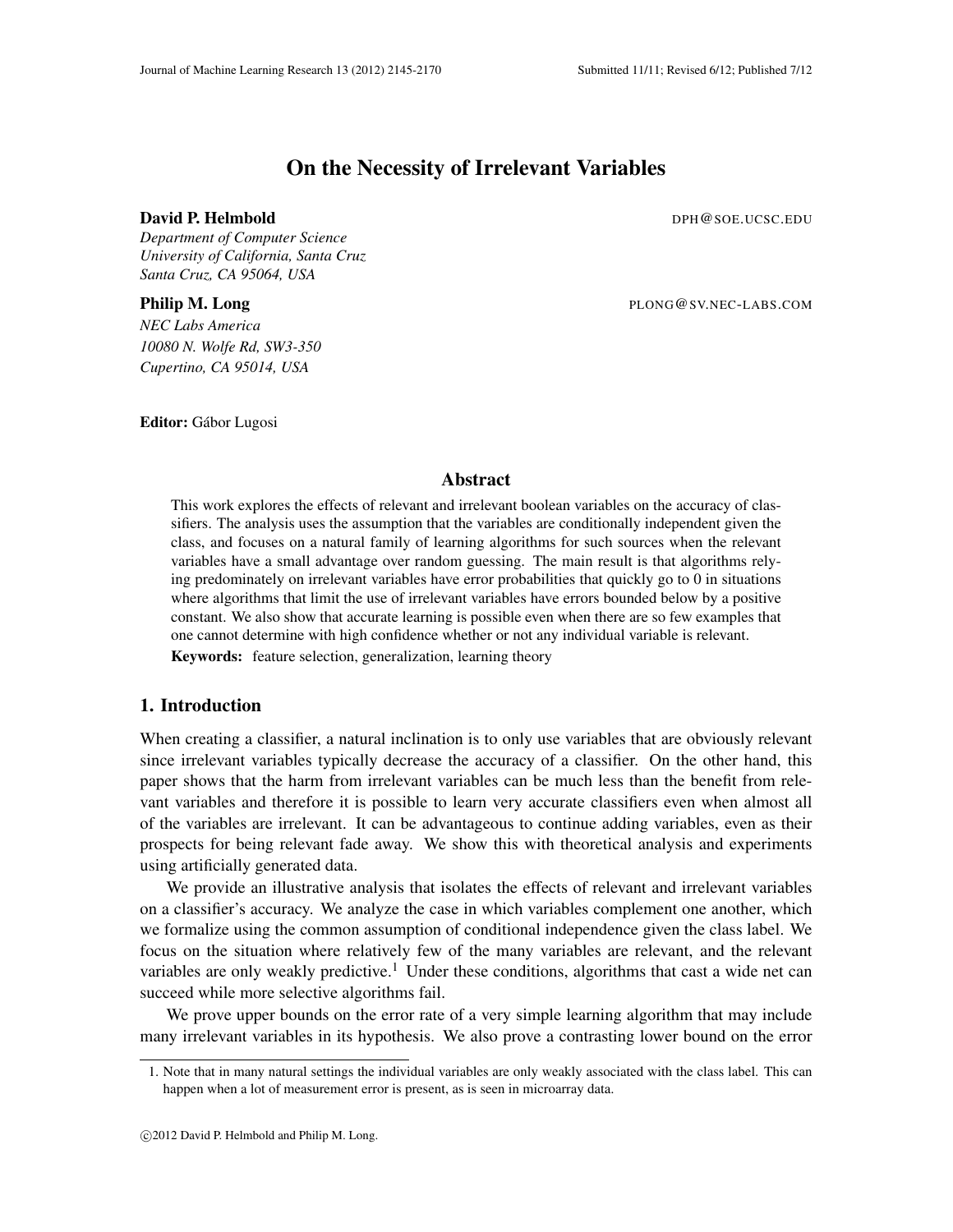of every learning algorithm that uses mostly relevant variables. The combination of these results show that the simple algorithm's error rate approaches zero in situations where every algorithm that predicts with mostly relevant variables has an error rate greater than a positive constant.

Over the past decade or so, a number of empirical and theoretical findings have challenged the traditional rule of thumb described by Bishop (2006) as follows.

One rough heuristic that is sometimes advocated is that the number of data points should be no less than some multiple (say 5 or 10) of the number of adaptive parameters in the model.

The Support Vector Machine literature (see Vapnik, 1998) views algorithms that compute apparently complicated functions of a given set of variables as linear classifiers applied to an expanded, even infinite, set of features. These empirically perform well on test data, and theoretical accounts have been given for this. Boosting and Bagging algorithms also generalize well, despite combining large numbers of simple classifiers, even if the number of such "base classifiers" is much more than the number of training examples (Quinlan, 1996; Breiman, 1998; Schapire et al., 1998). This is despite the fact that Friedman et al. (2000) showed the behavior of such classifiers is closely related to performing logistic regression on a potentially vast set of features (one for each possible decision tree, for example).

Similar effects are sometimes found even when the features added are restricted to the original "raw" variables. Figure 1, which is reproduced from Tibshirani et al. (2002), is one example. The curve labelled "te" is the test-set error, and this error is plotted as a function of the number of features selected by the Shrunken Centroids algorithm. The best accuracy is obtained using a classifier that depends on the expression level of well over 1000 genes, despite the fact that there are only a few dozen training examples.

It is impossible to tell if most of the variables used by the most accurate classifier in Figure 1 are irrelevant. However, we do know which variables are relevant and irrelevant in synthetic data (and can generate as many test examples as desired). Consider for the moment a simple algorithm applied to a simple source. Each of two classes is equally likely, and there are 1000 relevant boolean variables, 500 of which agree with the class label with probability  $1/2 + 1/10$ , and 500 which disagree with the class label with probability  $1/2 + 1/10$ . Another 99000 boolean variables are irrelevant. The algorithm is equally simple: it has a parameter β, and outputs the majority vote over those features (variables or their negations) that agree with the class label on a  $1/2+\beta$  fraction of the training examples. Figure 2 plots three runs of this algorithm with 100 training examples, and 1000 test examples. Both the accuracy of the classifier and the fraction of relevant variables are plotted against the number of variables used in the model, for various values of  $\beta$ .<sup>2</sup> Each time, the best accuracy is achieved when an overwhelming majority of the variables used in the model are irrelevant, and those models with few  $( $25\%$ ) irrelevant variables perform far worse. Furthermore,$ the best accuracy is obtained with a model that uses many more variables than there are training examples. Also, accuracy over 90% is achieved even though there are few training examples and the correlation of the individual variables with the class label is weak. In fact, the number of examples is so small and the correlations are so weak that, for any individual feature, it is impossible to confidently tell whether or not the feature is relevant.

<sup>2.</sup> In the first graph, only the results in which fewer than 1000 features were chosen are shown, since including larger feature sets obscures the shape of the graph in the most interesting region, where relatively few features are chosen.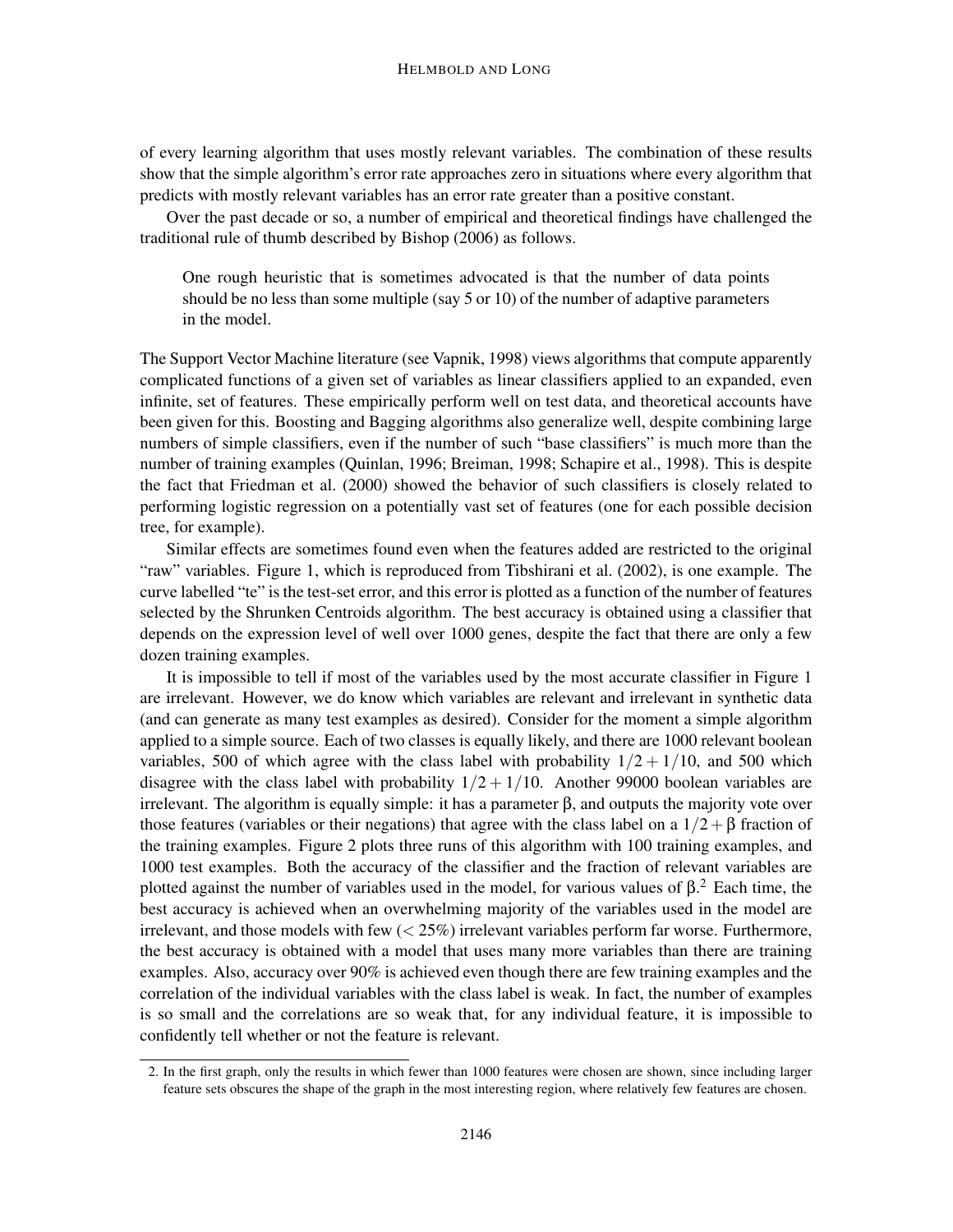

Figure 1: This graph is reproduced from Tibshirani et al. (2002). For a microarray data set, the training error, test error, and cross-validation error are plotted as a function both of the number of features (along the top) included in a linear model and a regularization parameter  $\Delta$  (along the bottom).

Assume classifier *f* consists of a vote over *n* variables that are conditionally independent given the class label. Let *k* of the variables agree with the class label with probability  $1/2 + \gamma$ , and the remaining  $n-k$  variables agree with the label with probability 1/2. Then the probability that *f* is incorrect is at most

$$
\exp\left(\frac{-2\gamma^2 k^2}{n}\right) \tag{1}
$$

(as shown in Section 3). The error bound decreases exponentially in the *square* of the number of relevant variables. The competing factor increases only *linearly* with the number of irrelevant variables. Thus, a very accurate classifier can be obtained with a feature set consisting predominantly of irrelevant variables.

In Section 4 we consider learning from training data where the variables are conditionally independent given the class label. Whereas Equation (1) bounded the error as a function of the number of variables *n* and relevant variables *k* in the *model*, we now use capital *N* and capital *K* for the total number of variables and number of relevant variables in the *data*. The *N* − *K* irrelevant variables are independent of the label, agreeing with it with probability 1/2. The *K* relevant variables either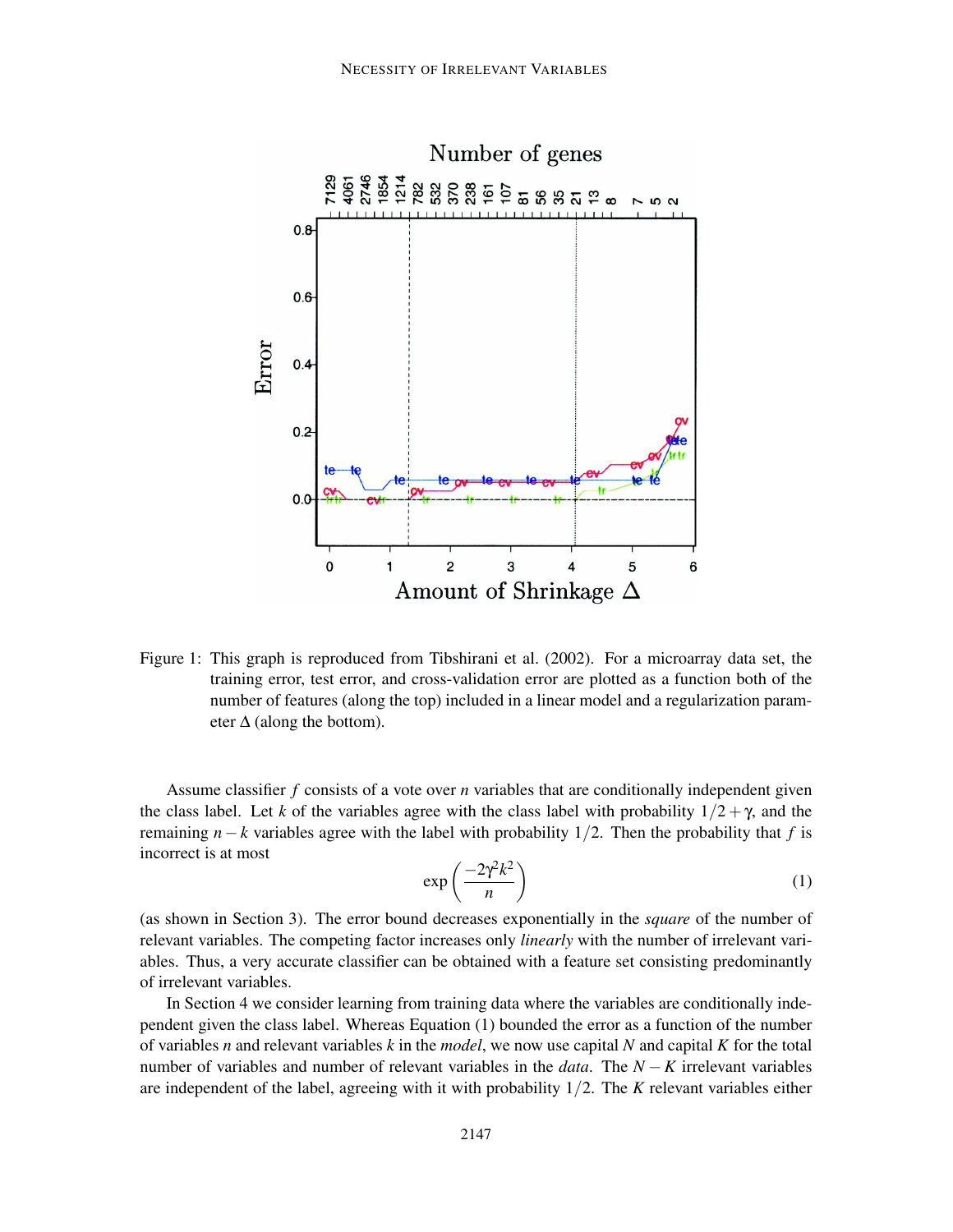

Figure 2: Left: Test error and fraction of irrelevant variables as a function of the number of features. Right: Scatter plot of test error rates (vertical) against fraction of irrelevant variables (horizontal).

agree with the label with probability  $1/2 + \gamma$  or with probability  $1/2 - \gamma$ . We analyze an algorithm that chooses a value  $\beta \ge 0$  and outputs a majority vote over all features that agree with the class label on at least  $1/2 + \beta$  of the training examples (as before, each feature is either a variable or its negation). Our Theorem 3 shows that if  $\beta \leq \gamma$  and the algorithm is given *m* training examples, then the probability that it makes an incorrect prediction on an independent test example is at most

$$
(1+o(1)) \exp \left(-2\gamma^2 K \left(\frac{[1-8e^{-2(\gamma-\beta)^2 m}-\gamma)]_+^2}{1+8(N/K)e^{-2\beta^2 m}+\gamma}\right)\right),\,
$$

where  $[z]_+ \stackrel{\text{def}}{=} \max\{z, 0\}$ . (Throughout the paper, the "big Oh" and other asymptotic notation will be for the case where  $\gamma$  is small,  $K\gamma$  is large, and  $N/K$  is large. Thus the edge of the relevant features and the fraction of features that are relevant both approach zero while the total number of relevant features increases. If *K* is not large relative to  $1/\gamma^2$ , even the Bayes optimal classifier is not accurate. No other assumptions about the relationship between the parameters are needed.)

When  $\beta \le \gamma/2$  and the number *m* of training examples satisfies  $m \ge c/\gamma^2$  for an absolute constant *c*, we also show in Theorem 8 that the error probability is at most

$$
(1 + o(1)) \exp\left(-\gamma^2 K^2/N\right). \tag{2}
$$

If  $N = o(\gamma^2 K^2)$ , this error probability goes to zero. With only  $\Theta(1/\gamma^2)$  examples, an algorithm cannot even tell with high confidence whether a relevant variable is positively or negatively associated with the class label, much less solve the more difficult problem of determining whether or not a variable is relevant. Indeed, this error bound is also achieved using  $\beta = 0$ , when, for each variable  $X_i$ , the algorithm includes either  $X_i$  or its negation in the vote.<sup>3</sup> Because bound (2) holds even when  $β = 0$ , it can be achieved by an algorithm that does not use knowledge of γ or *K*.

<sup>3.</sup> To be precise, the algorithm includes each variable or its negation when  $\beta = 0$  and *m* is odd, and includes both the variable and its negation when *m* is even and the variable agrees with the class label exactly half the time. But, any time both a variable and its negation are included, their votes cancel. We will always use the smaller equivalent model obtained by removing such canceling votes.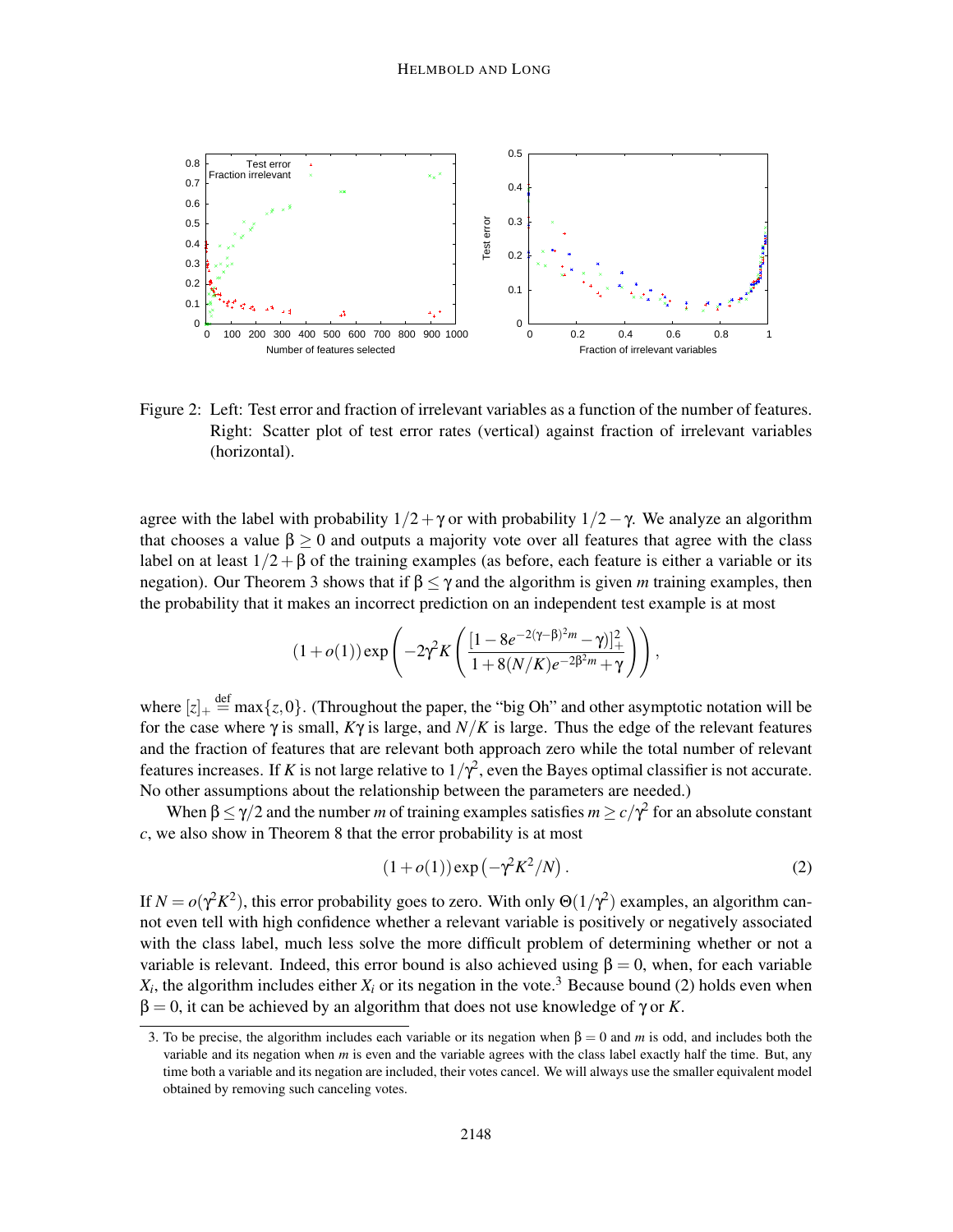Our upper bounds illustrate the potential rewards for algorithms that are "inclusive", using many of the available variables in their classifiers, even when this means that most variables in the model are irrelevant. We also prove a complementary lower bound that illustrates the potential cost when algorithms are "exclusive". We say that an algorithm is λ-exclusive if the expectation of the fraction of the variables used in its model that are relevant is at least  $\lambda$ . We show that any λ-exclusive policy has an error probability bounded below by  $\lambda/4$  as *K* and  $N/K$  go to infinity and  $\gamma$  goes to 0 in such a way that the error rate obtained by the more "inclusive" setting  $\beta = \gamma/2$  goes to 0. In particular, no λ-exclusive algorithm (where λ is a positive constant) can achieve a bound like (2).

Donoho and Jin (see Donoho and Jin, 2008; Jin, 2009) and Fan and Fan (2008), building on a line of research on multiple hypotheses testing (see Abramovich et al., 2006; Addario-Berry et al., 2010; Donoho and Jin, 2004, 2006; Meinshausen and Rice, 2006), performed analyses and simulations using sources with elements in common with the model studied here, including conditionally independent variables and a weak association between the variables and the class labels. Donoho and Jin also pointed out that their algorithm can produce accurate hypotheses while using many more irrelevant features than relevant ones. The main theoretical results proved in their papers describe conditions that imply that, if the relevant variables are too small a fraction of all the variables, and the number of examples is too small, then learning is impossible. The emphasis of our theoretical analysis is the opposite: algorithms can tolerate a large number of irrelevant variables, while using a small number of examples, and algorithms that avoid irrelevant variables, even to a limited extent, cannot learn as effectively as algorithms that cast a wider net. In particular, ours is the first analysis that we are aware of to have a result qualitatively like Theorem 13, which demonstrates the limitations of exclusive algorithms.

For the sources studied in this paper, there is a linear classifier that classifies most random examples correctly with a large margin, that is, most examples are not close to the decision boundary. The main motivation for our analysis was to understand the effects of relevant and irrelevant variables on generalization, but it is interesting to note that we get meaningful bounds in the extreme case that  $m = \Theta(1/\gamma^2)$ , whereas the margin-based bounds that we are aware of (such as Schapire et al. 1998, Koltchinskii and Panchenko 2002, Dasgupta and Long 2003 and Wang et al. 2008) are vacuous in this case. (Since these other bounds hold more generally, their overall strength is incomparable to our results.) Ng and Jordan (2001) showed that the Naive Bayes algorithm (which ignores class-conditional dependencies) converges relatively quickly, justifying its use when there are few examples. But their bound for Naive Bayes is also vacuous when  $m = \Theta(1/\gamma^2)$ . Bickel and Levina (2004) studied the case in which the class conditional distributions are Gaussians, and showed how an algorithm which does not model class conditional dependencies can perform nearly optimally in this case, especially when the number of variables is large. Bühlmann and Yu (2002) analyzed the variance-reduction benefits of Bagging with primary focus on the benefits of the smoother classifier that is obtained when ragged classifiers are averaged. As such it takes a different form than our analysis.

Our analysis demonstrates that certain effects are possible, but how important this is depends on how closely natural learning settings resemble our theoretical setting and the extent to which our analysis can be generalized. The conditional independence assumption is one way to express the intuitive notion that variables are not too redundant. A limit on the redundancy is needed for results like ours since, for example, a collection of Θ(*k*) perfectly correlated irrelevant variables would swamp the votes of the *k* relevant variables. On the other hand, many boosting algorithms minimize the potential for this kind of effect by choosing features in later iterations that make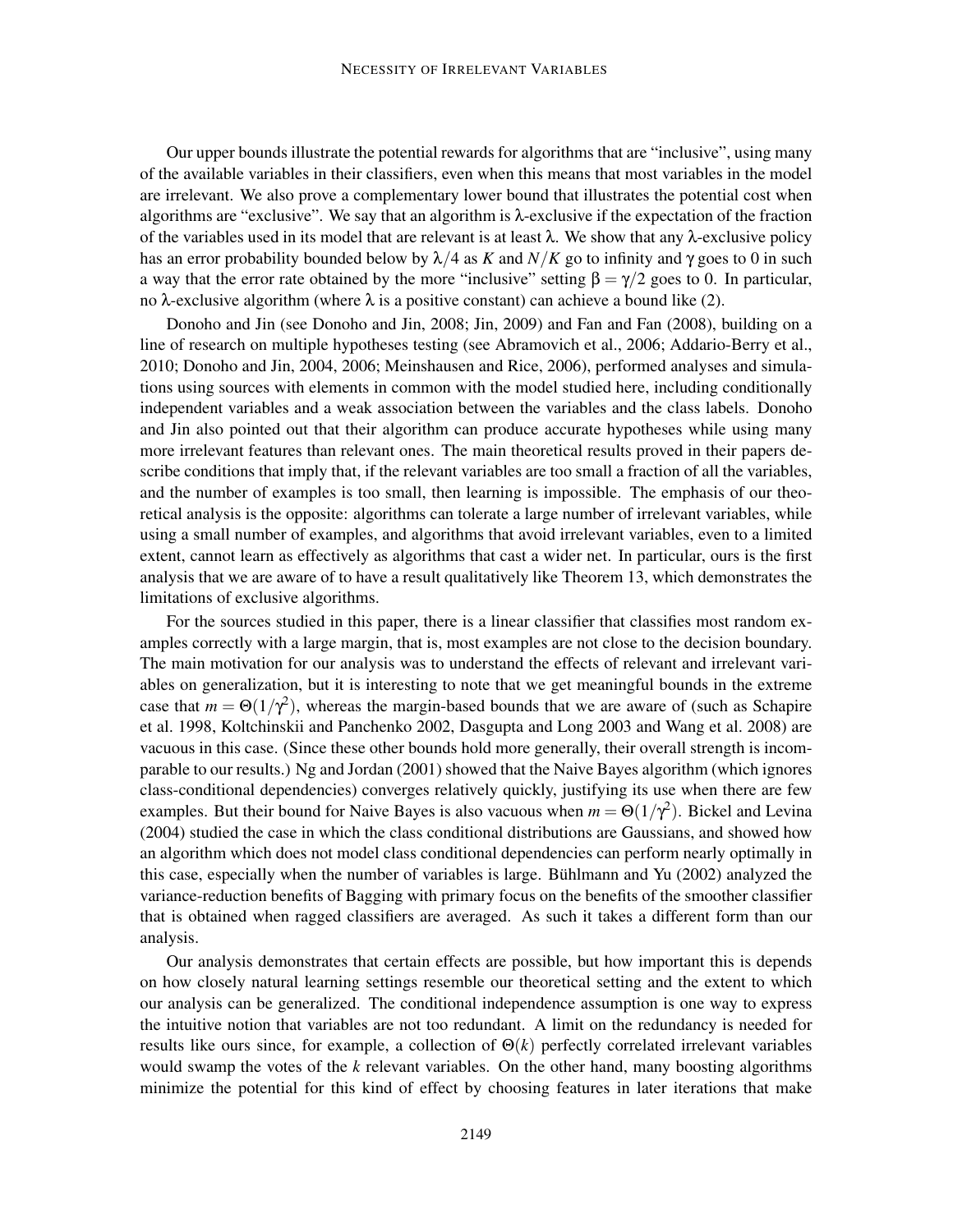errors on different examples then the previously chosen features. One relaxation of the conditional independence assumption is to allow each variable to conditionally depend on a limited number *r* of other variables, as is done in the formulation of the Lovasz Local Lemma (see Alon et al., 1992). As partial illustration of the robustness of the effects analyzed here, we generalize upper bound (1) to this case in Section 6.1. There we prove an error bound of  $c(r+1) \exp\left(\frac{-2\gamma^2 k^2}{n(r+1)}\right)$  $\frac{-2\gamma^2 k^2}{n(r+1)}$  when each variable depends on most *r* others. There are a number of ways that one could imagine relaxing the conditional independence assumption while still proving theorems of a similar flavor. Another obvious direction for generalization is to relax the strict categorization of variables into irrelevant and  $(1/2+\gamma)$ -relevant classes. We believe that many extensions of this work with different coverage and interpretability tradeoffs are possible. For example, our proof techniques easily give similar theorems when each relevant variable has a probability between  $1/2 + \gamma/2$  and  $1/2 + 2\gamma$  of agreeing with the class label (as discussed in Section 6.2). Most of this paper uses the cleanest and simplest setting in order to focus attention on the main ideas.

We state some useful tail bounds in the next section, and Section 3 analyzes the error of simple voting classifiers. Section 4 gives bounds on the expected error of hypotheses learned from training data while Section 5 shows that, in certain situations, any exclusive algorithm must have high error while the error of some inclusive algorithms goes to 0. In Section 6.1 we bound the accuracy of voting classifiers under a weakened independence assumption and in Section 6.2 we consider relaxation of the assumption that all relevant variables have the same edge.

#### 2. Tail Bounds

This section gathers together the several tail bounds that will be used in various places in the analysis. These bounds all assume that  $U_1, U_2, \ldots, U_\ell$  are  $\ell$  independent  $\{0, 1\}$ -valued random variables and  $U = \sum_{i=1}^{l} U_i$ . We start with some upper bounds.

• The Hoeffding bound (see Pollard, 1984):

$$
\mathbb{P}\left[\frac{1}{\ell}U - \mathbb{E}\left(\frac{1}{\ell}U\right) \ge \eta\right] \le e^{-2\eta^2\ell}.\tag{3}
$$

• The Chernoff bound see Angluin and Valiant, 1979; Motwani and Raghavan, 1995, and Appendix A.1. For any  $\eta > 0$ :

$$
\mathbb{P}[U > (1+\eta)\mathbb{E}(U)] < \exp\left(-(1+\eta)\mathbb{E}(U)\ln\left(\frac{1+\eta}{e}\right)\right).
$$
 (4)

• For any  $0 < \delta \le 1$  (see Appendix A.2):

$$
\mathbb{P}[U > 4\mathbb{E}(U) + 3\ln(1/\delta)] < \delta.
$$
 (5)

We also use the following lower bounds on the tails of distributions.

• If  $\mathbb{P}[U_i = 1] = 1/2$  for all  $i, \eta > 0$ , and  $\ell \ge 1/\eta^2$  then (see Appendix A.3):

$$
\mathbb{P}\left[\frac{1}{\ell}U - \frac{1}{\ell}\mathbb{E}(U) \ge \eta\right] \ge \frac{1}{7\eta\sqrt{\ell}}\exp\left(-2\eta^2\ell\right) - \frac{1}{\sqrt{\ell}}.\tag{6}
$$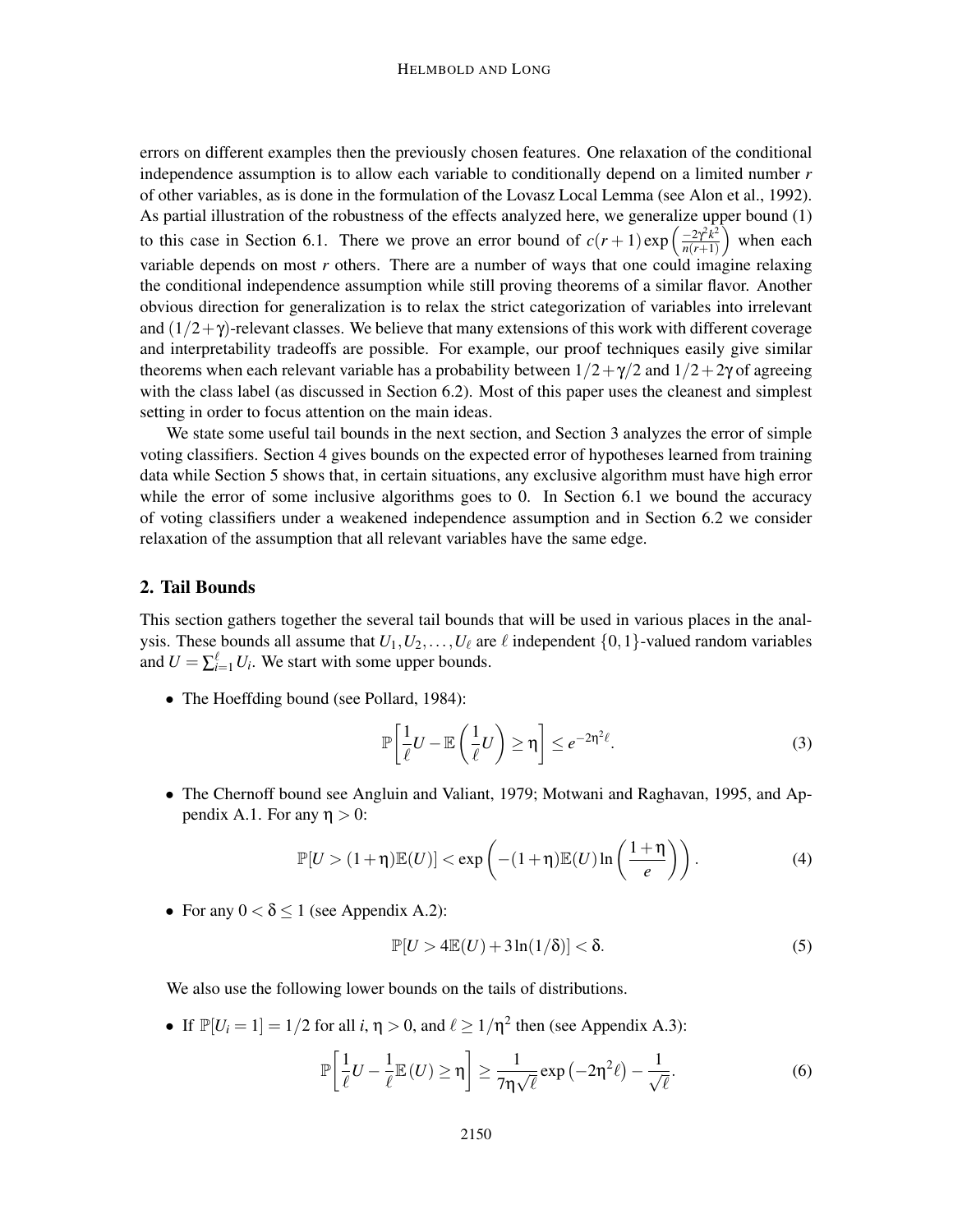• If  $\mathbb{P}[U_i = 1] = 1/2$  for all *i*, then for all  $0 \le \eta \le 1/8$  such that  $\eta \ell$  is an integer<sup>4</sup> (see Appendix A.4):

$$
\mathbb{P}\left[\frac{1}{\ell}U - \frac{1}{\ell}\mathbb{E}(U) \ge \eta\right] \ge \frac{1}{5}e^{-16\eta^2\ell}.\tag{7}
$$

• A consequence of Slud's Inequality (1977) gives the following (see Appendix A.5). If  $0 \le$  $\eta \leq 1/5$  and  $\mathbb{P}[U_i = 1] = 1/2 + \eta$  for all *i* then:

$$
\mathbb{P}\left[\frac{1}{\ell}U < 1/2\right] \ge \frac{1}{4}e^{-5\eta^2\ell}.\tag{8}
$$

Note that the constants in the above bounds were chosen to be simple and illustrative, rather than the best possible.

#### 3. The Accuracy of Models Containing Relevant and Irrelevant Variables

In this section we analyze the accuracy of the models (hypotheses) produced by the algorithms in Section 4. Each example is represented by a vector of *N* binary *variables* and a class designation. We use the following generative model:

- a random class designation from  $\{0,1\}$  is chosen, with both classes equally likely, then
- each of *K relevant* variables are equal to the class designation with probability  $1/2 + \gamma$  (or with probability  $1/2 - \gamma$ ), and
- the remaining *N* −*K irrelevant* variables are equal to the class label with probability 1/2;
- all variables are conditionally independent given the class designation.

Which variables are relevant and whether each one is positively or negatively correlated with the class designations are chosen arbitrarily ahead of time.

A *feature* is either a variable or its complement. The 2(*N* − *K*) *irrelevant* features come from the irrelevant variables, the *K relevant* features agree with the class labels with probability  $1/2 + \gamma$ , and the *K misleading* features agree with the class labels with probability  $1/2 - \gamma$ .

We now consider models M predicting with a majority vote over a subset of the features. We use *n* for the total number of features in model  $M$ , *k* for the number of relevant features, and  $\ell$ for the number of misleading features (leaving  $n - k - \ell$  irrelevant features). Since the votes of a variable and its negation "cancel out," we assume without loss of generality that models include at most one feature for each variable. Recall that  $[z]_+ \stackrel{\text{def}}{=} \max\{z, 0\}.$ 

Theorem 1 *Let M be a majority vote of n features, k of which are relevant and* ℓ *of which are misleading (and n* <sup>−</sup> *<sup>k</sup>* <sup>−</sup> <sup>ℓ</sup> *are irrelevant). The probability that M predicts incorrectly is at most*  $\exp\left(\frac{-2\gamma^2[k-\ell]_+^2}{\gamma^2[k-\ell]_+^2}\right)$ *n .*

<sup>4.</sup> For notational simplicity we omit the floors/ceilings implicit in the use of this bound.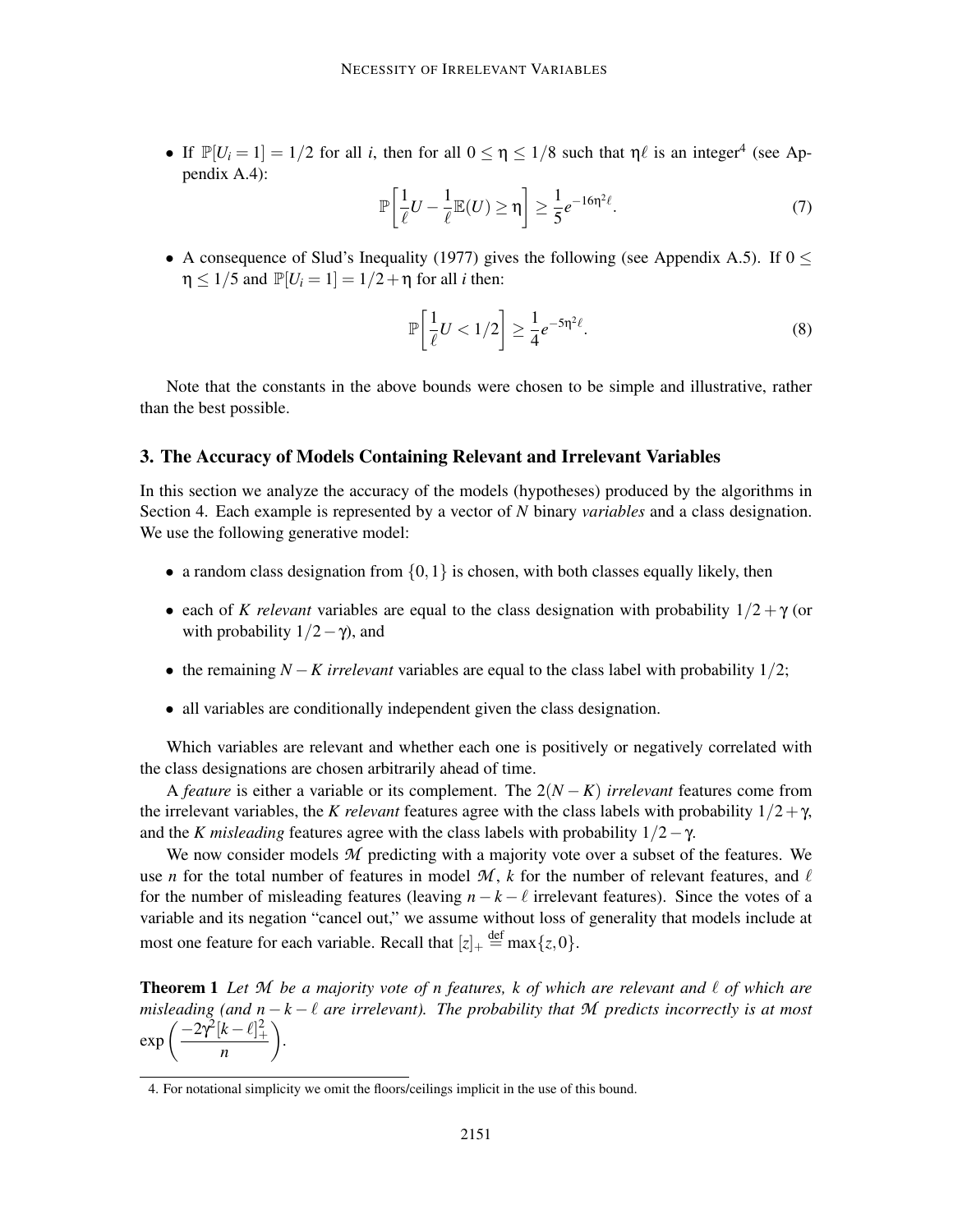**Proof:** If  $\ell \geq k$  then the exponent is 0 and the bound trivially holds.

Suppose  $k > \ell$ . Model M predicts incorrectly only when at most half of its features are correct. The expected fraction of correct voters is  $1/2 + \frac{\gamma(k-\ell)}{n}$ , so, for *M*'s prediction to be incorrect, the fraction of correct voters must be at least  $\gamma(k-\ell)/n$  less than its expectation. Applying (3), this probability is at most

$$
\exp\left(\frac{-2\gamma^2(k-\ell)^2}{n}\right).
$$

 $\Box$ 

The next corollary shows that even models where most of the features are irrelevant can be highly accurate.

**Corollary 2** If  $\gamma$  is a constant,  $k - \ell = \omega(\sqrt{n})$  and  $k = o(n)$ , then the accuracy of the model ap*proaches* 100% *while its fraction of irrelevant variables approaches* 1 *(as n*  $\rightarrow \infty$ *).* 

For example, the conditions of Corollary 2 are satisfied when  $\gamma = 1/4$ ,  $k = 2n^{2/3}$  and  $\ell = n^{2/3}$ .

### 4. Learning

We now consider the problem of learning a model *M* from data. We assume that the algorithm receives *m* i.i.d. examples generated as described in Section 3. One test example is independently generated from the same distribution, and we evaluate the algorithm's *expected error*: the probability over training set and test example that its model makes an incorrect prediction on the test example (the "prediction model" of Haussler et al. 1994).

We define  $M_\beta$  to be the majority vote<sup>5</sup> of all features that equal the class label on at least  $1/2+\beta$ of the training examples. To keep the analysis as clean as possible, our results in this section apply to algorithms that chose β as a function of the number of features *N*, the number of relevant features *K*, the edge of the relevant features γ, and training set size *m*, and then predict with  $M$ β. Note that this includes the algorithm that always choses  $\beta = 0$  regardless of *N*, *K*,  $\gamma$  and *m*.

Recall that asymptotic notation will concern the case in which γ is small, *K*γ is large, and *N*/*K* is large.

This section proves two theorems bounding the expected error rates of learned models. One can compare these bounds with a similar bound on the Bayes Optimal predictor that "knows" which features are relevant. This Bayes Optimal predictor for our generative model is a majority vote of the *K* relevant features, and has an error rate bounded by  $e^{-2\gamma^2 K}$  (a bound as tight as the Hoeffding bound).

**Theorem 3** *If*  $0 \le \beta \le \gamma$ , then the expected error rate of  $\mathcal{M}_{\beta}$  is at most

$$
(1+o(1)) \exp \left(-2\gamma^2 K \left(\frac{[1-8e^{-2(\gamma-\beta)^2 m}-\gamma]_+^2}{1+8(N/K)e^{-2\beta^2 m}+\gamma}\right)\right).
$$

Our proof of Theorem 3 starts with lemmas bounding the number of misleading, irrelevant, and relevant features in  $M_{\beta}$ . These lemmas use a quantity  $\delta > 0$  that will be determined later in the analysis.

<sup>5.</sup> If  $M_\beta$  is empty or the vote is tied then any default prediction, such as 1, will do.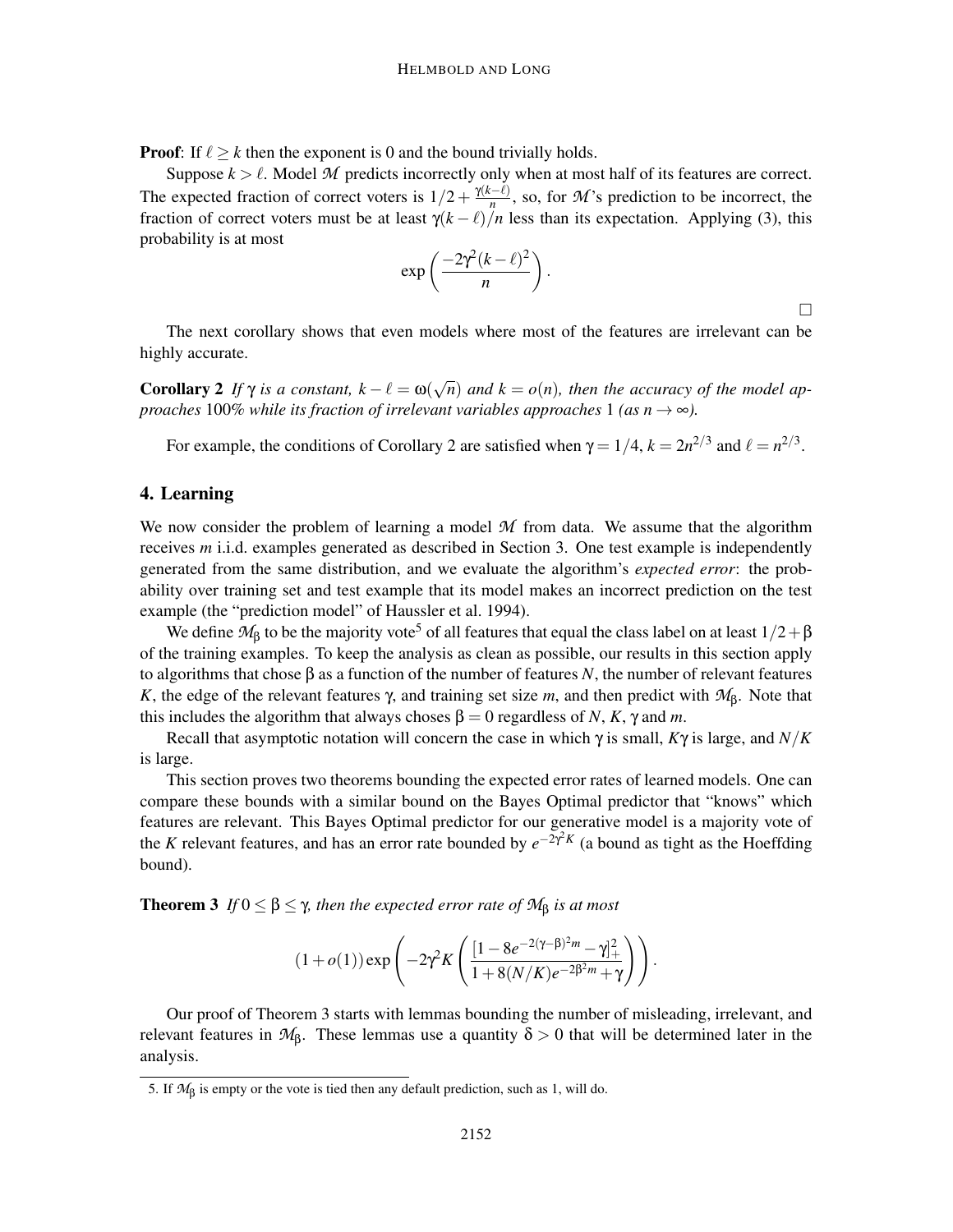**Lemma 4** *With probability at least*  $1 - \delta$ *, the number of misleading features in*  $M_{\beta}$  *is at most*  $4Ke^{-2(\gamma+\beta)^2m}+3\ln(1/\delta).$ 

Proof: For a particular misleading feature to be included in *M*β, Algorithm *A* must overestimate the probability that misleading feature equals the class label by at least  $\beta + \gamma$ . Applying (3), this happens with probability at most  $e^{-2(\beta+\gamma)^2 m}$ , so the expected number of misleading features in  $\mathcal{M}_\beta$  is at most *Ke*<sup>−2(β+γ)<sup>2</sup>*m*</sup>. Since each misleading feature is associated with a different independent variable, we can apply (5) with  $\mathbb{E}(U) \leq Ke^{-2(\beta + \gamma)^2 m}$  to get the desired result.

**Lemma 5** *With probability at least*  $1 - 2\delta$ *, the number of irrelevant features in*  $M_{\beta}$  *is at most*  $8Ne^{-2\beta^2m} + 6ln(1/\delta).$ 

Proof: For a particular positive irrelevant feature to be included in *M*β, Algorithm *A* must overestimate the probability that the positive irrelevant feature equals the class label by β. Applying (3), this happens with probability at most  $e^{-2\beta^2 m}$ , so the expected number of irrelevant positive features in  $\mathcal{M}_{\beta}$  is at most  $(N - K)e^{-2\beta^2 m}$ .

All of the events that variables agree with the label, for various variables, and various examples, are independent. So the events that various irrelevant variables are included in *M*<sup>β</sup> are independent. Applying (5) with  $\mathbb{E}(U) = (N - K)e^{-2\beta^2 m}$  gives that, with probability at least  $1 - \delta$ , the number of irrelevant positive features in  $\mathcal{M}_{\beta}$  is at most  $4(N - K)e^{-2\beta^2 m}$ .

A symmetric analysis establishes the same bound on the number of negative irrelevant features in  $\mathcal{M}_\beta$ . Adding these up completes the proof.  $\Box$ 

**Lemma 6** *With probability at least*  $1 - \delta$ *, the number of relevant features in*  $M_{\beta}$  *is at least*  $K 4Ke^{-2(\gamma-\beta)^2m} - 3\ln(1/\delta).$ 

Proof: For a particular relevant feature to be excluded from *M*β, Algorithm *A* must underestimate the probability that the relevant feature equals the class label by at least  $\gamma - \beta$ . Applying (3), this happens with probability at most  $e^{-2(\gamma-\beta)^2 m}$ , so the expected number of relevant variables excluded from  $M_\beta$  is at most  $Ke^{-2(\gamma-\beta)^2m}$ . Applying (5) as in the preceding two lemmas completes the proof.  $\Box$ 

Lemma 7 *The probability that M*<sup>β</sup> *makes an error is at most*

$$
\exp\left(\frac{-2\gamma^2\left[K-8Ke^{-2(\gamma-\beta)^2m}-6\ln(1/\delta)\right]_+^2}{K+8Ne^{-2\beta^2m}+6\ln(1/\delta)}\right)+4\delta.
$$

*for any*  $\delta > 0$  *and*  $0 \leq \beta \leq \gamma$ *.* 

**Proof:** The bounds of Lemmas 4, 5, and 6 simultaneously hold with probability at least  $1-4\delta$ . Thus the error probability of  $M_\beta$  is at most 4 $\delta$  plus the probability of error given that all three bounds hold. Plugging the three bounds into Theorem 1, (and over-estimating the number *n* of variables in the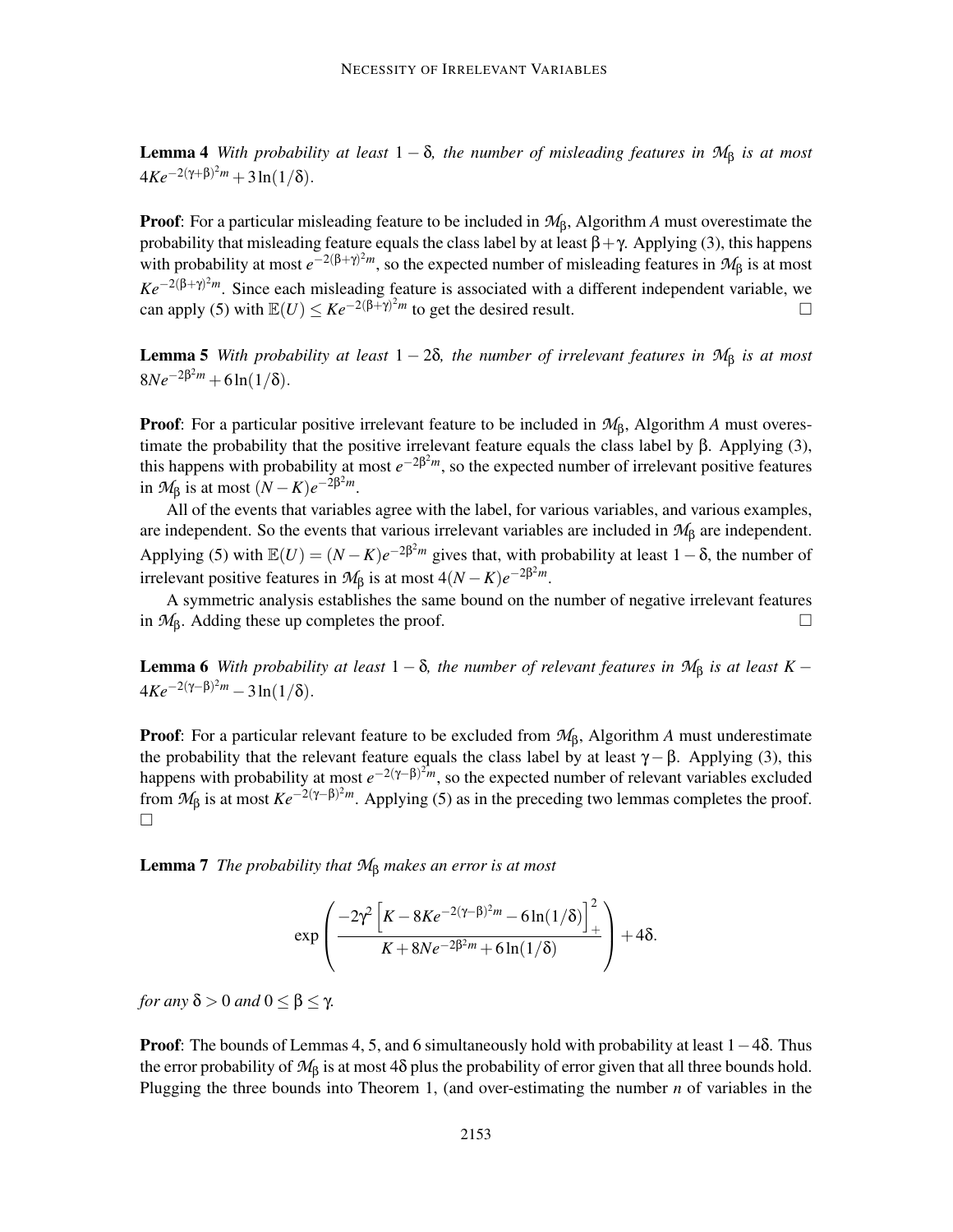model with *K* plus the bound of Lemma 5 on the number of irrelevant variables) gives a bound on *M*β's error probability of

$$
\exp\left(\frac{-2\gamma^2\left[ (K - 4Ke^{-2(\gamma - \beta)^2 m} - 3\ln(1/\delta)) - (4Ke^{-2(\gamma + \beta)^2 m} + 3\ln(1/\delta)) \right]_+^2}{K + 8Ne^{-2\beta^2 m} + 6\ln(1/\delta)}\right)
$$
(9)

when all three bounds hold. Under-approximating  $(\gamma + \beta)^2$  with  $(\gamma - \beta)^2$  and simplifying yields:

$$
(9) \leq \exp\left(\frac{-2\gamma^2 \left[K - 8Ke^{-2(\gamma-\beta)^2 m} - 6\ln(1/\delta)\right]_+^2}{K + 8Ne^{-2\beta^2 m} + 6\ln(1/\delta)}\right).
$$

Adding  $4\delta$  completes the proof.

We are now ready to prove Theorem 3. Proof (of Theorem 3): Using

$$
\delta = \exp\left(-\frac{\gamma K}{6}\right)
$$

in Lemma 7 bounds the probability that *M*<sup>β</sup> makes a mistake by

$$
\exp\left(\frac{-2\gamma^2\left[K-8Ke^{-2(\gamma-\beta)^2m}-\gamma K\right]_+^2}{K+8Ne^{-2\beta^2m}+\gamma K}\right)+4\exp\left(-\frac{\gamma K}{6}\right)\n<\exp\left(\frac{-2\gamma^2 K\left[1-8e^{-2(\gamma-\beta)^2m}-\gamma\right]_+^2}{1+\frac{8N}{K}e^{-2\beta^2m}+\gamma}\right)+4\exp\left(-\frac{\gamma K}{6}\right). (10)
$$

The first term is at least  $e^{-2\gamma^2 K}$ , and

$$
4\exp\left(-\frac{\gamma K}{6}\right) = o\left(e^{-2\gamma^2 K}\right)
$$

as  $\gamma \rightarrow 0$  and  $\gamma K \rightarrow \infty$ , so (10) implies the bound

$$
(1+o(1))\exp\left(\frac{-2\gamma^2 K\left[1-8e^{-2(\gamma-\beta)^2 m}-\gamma\right]_+^2}{1+\frac{8N}{K}e^{-2\beta^2 m}+\gamma}\right)
$$

as desired.  $\Box$ 

The following theorem bounds the error in terms of just *K*, *N*, and γ when *m* is sufficiently large.

**Theorem 8** *Suppose algorithm A produces models*  $M_\beta$  *where*  $0 \le \beta \le c\gamma$  *for a constant*  $c \in [0,1)$ *.* 

• *Then there is a constant b (depending only on c) such that whenever*  $m \ge b/\gamma^2$  *the error of A*'s model is at most  $(1+o(1))$  exp  $\left(-\frac{\gamma^2 K^2}{N}\right)$  $\frac{k^2 K^2}{N}$ .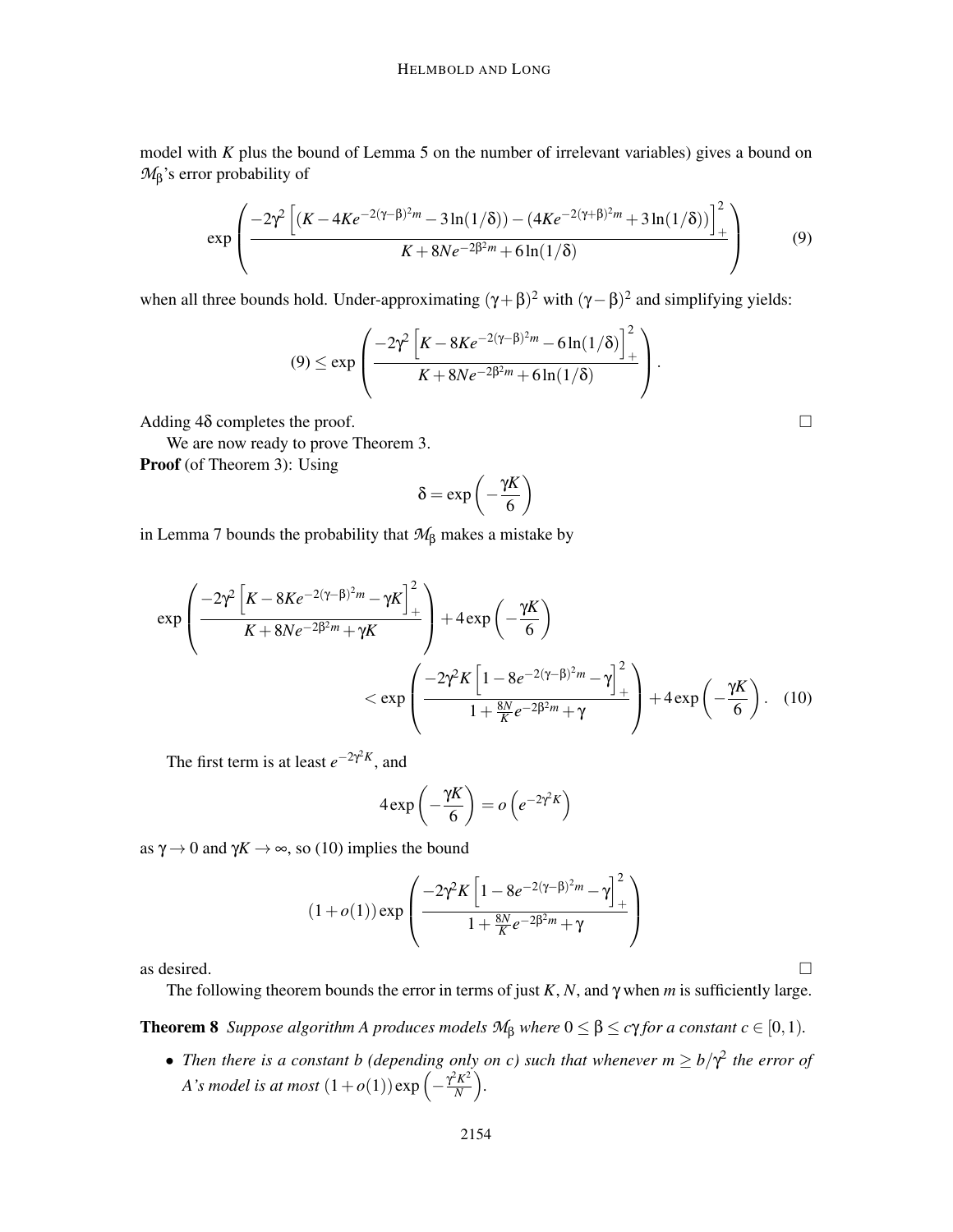• If 
$$
m = \omega(1/\gamma^2)
$$
 then the error of A's model is at most  $(1 + o(1)) \exp\left(\frac{-(2 - o(1))\gamma^2 K^2}{N}\right)$ .

Proof Combining Lemmas 4 and 6 with the upper bound of *N* on the number of features in *M*<sup>β</sup> as in Lemma 7's proof gives the following error bound on *M*<sup>β</sup>

$$
\exp\left(\frac{-2\gamma^2\left[K-8Ke^{-2(\gamma-\beta)^2m}-6\ln(1/\delta)\right]_+^2}{N}\right)+2\delta
$$

for any  $\delta > 0$ . Setting

$$
\delta = \exp\left(-\frac{\gamma K}{6}\right)
$$

and continuing as in the proof of Theorem 3 gives the bound

$$
(1+o(1))\exp\left(\frac{-2\gamma^2K^2\left[1-2\left(4e^{-2(\gamma-\beta)^2m}+\gamma\right)\right]_+^2}{N}\right).
$$
\n(11)

For the first part of the theorem, it suffices to show that the  $[\cdots]_+^2$  term is at least 1/2. Recalling that our analysis is for small γ, the term inside the  $[\cdots]_+$  of (11) is at least

$$
1 - 8e^{-2(1-c)^2\gamma^2 m} - o(1).
$$

When

$$
m \ge \frac{\ln(32)}{2(1-c)^2 \gamma^2},\tag{12}
$$

п

this term is at least  $3/4 - o(1)$ , and thus its square is at least 1/2 for small enough  $\gamma$ , completing the proof of the first part of the theorem.

To see the second part of the theorem, since  $m \in \omega(1/\gamma^2)$ , the term of (11) inside the  $[\cdots]_+$  is  $1-o(1)$ .

By examining inequality (12), we see that the constant *b* in Theorem 8 can be set to  $\ln(32)/2(1-\frac{1}{2})$  $(c)^2$ .

**Lemma 9** *The expected number of irrelevant variables in*  $M_{\beta}$  *is at least*  $(N - K)e^{-16\beta^2 m}$ *.* 

**Proof** Follows from inequality (7).

Corollary 10 *If K, N, and m are functions of* γ *such that*

$$
\gamma \to 0,
$$
  
\n
$$
K^2/N \in \omega(\ln(1/\gamma)/\gamma^2),
$$
  
\n
$$
K = o(N) \text{ and}
$$
  
\n
$$
m = 2\ln(32)/\gamma^2
$$

*then if an algorithm outputs*  $M_\beta$  *using a*  $\beta$  *in*  $[0, \gamma/2]$ *, it has an error that decreases super-polynomially (in* γ*), while the expected fraction of irrelevant variables in the model goes to* 1*.*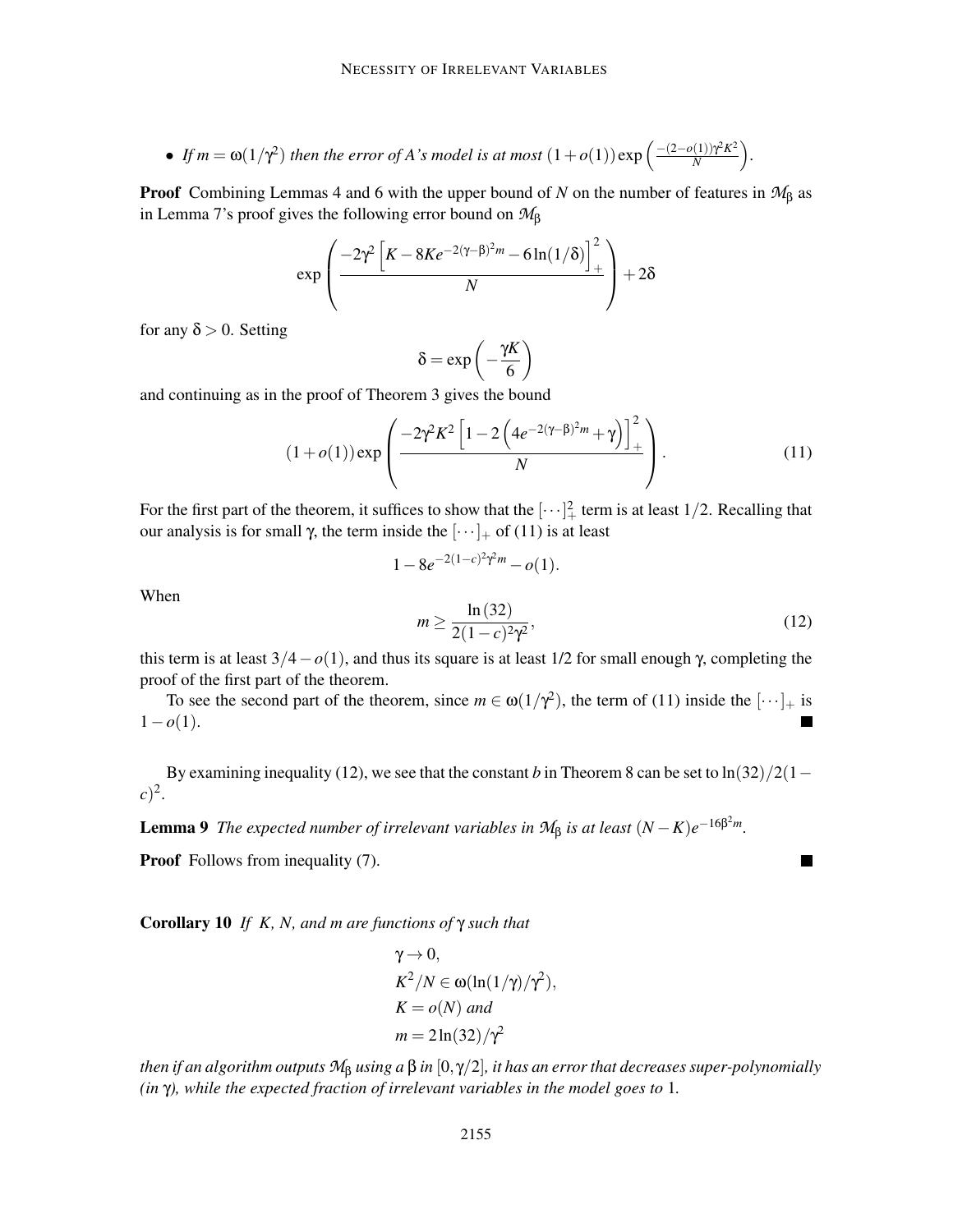Note that Theorem 8 and Corollary 10 include non-trivial error bounds on the model  $M_0$  that votes all *N* variables (for odd sample size *m*).

## 5. Lower Bound

Here we show that any algorithm with an error guarantee like Theorem 8 must include many irrelevant features in its model. The preliminary version of this paper (Helmbold and Long, 2011) contains a related lower bound for algorithms that choose β as a function of *N*, *K*, *m*, and γ, and predict with *M*β. Here we present a more general lower bound that applies to algorithms outputting arbitrary hypotheses. This includes algorithms that use weighted voting (perhaps with *L*<sup>1</sup> regularization). In this section we

- $\bullet$  set the number of features *N*, number of relevant features *K*, and sample size *m* as a functions of  $γ$  in such a way that Corollary 10 applies, and
- prove a constant lower bound for these combinations of values that holds for "exclusive" algorithms (defined below) when  $\gamma$  is small enough.

Thus, in this situation, "inclusive" algorithms relying on many irrelevant variables have error rates going to zero while every "exclusive" algorithm has an error rate bounded below by a constant.

The proofs in this section assume that all relevant variables are positively correlated with the class designation, so each relevant variable agrees with the class designation with probability  $1/2+$ γ. Although not essential for the results, this assumption simplifies the definitions and notation.<sup>6</sup> We also set  $m = 2\ln(32)/\gamma^2$ . This satisfies the assumption of Theorem 8 when  $\beta \leq \gamma/2$  (see Inequality (12)).

Definition 11 *We say a classifier f* includes *a variable x<sup>i</sup> if there is an input* (*x*1,..., *xN*) *such that*

 $f(x_1, ..., x_{i-1}, x_i, x_{i+1}, ..., x_N) \neq f(x_1, ..., x_{i-1}, 1-x_i, x_{i+1}, ..., x_N).$ 

Let  $V(f)$  be the set of variables included in f.

For a training set *S*, we will refer to the classifier output by algorithm *A* on *S* as *A*(*S*). Let *R* be the set of relevant variables.

Definition 12 *We say that an algorithm A is* λ-exclusive<sup>7</sup> *if for every positive N, K,* γ*, and m, the expected fraction of the variables included in its hypothesis that are relevant is at least* λ*, that is,*  $\mathbb{E}\left(\frac{|V(A(S))\cap \mathcal{R}|}{|V(A(S))|}\right)$  $|V(A(S))|$  $\bigg) \geq \lambda.$ 

Our main lower bound theorem is the following.

<sup>6.</sup> The assumption that each relevant variable agrees with the class label with probability  $1/2 + \gamma$  gives a special case of the generative model described in Section 4, so the lower bounds proven here also apply to that more general setting.

<sup>7.</sup> The proceedings version of this paper (Helmbold and Long, 2011) used a different definition of  $\lambda$ -exclusive.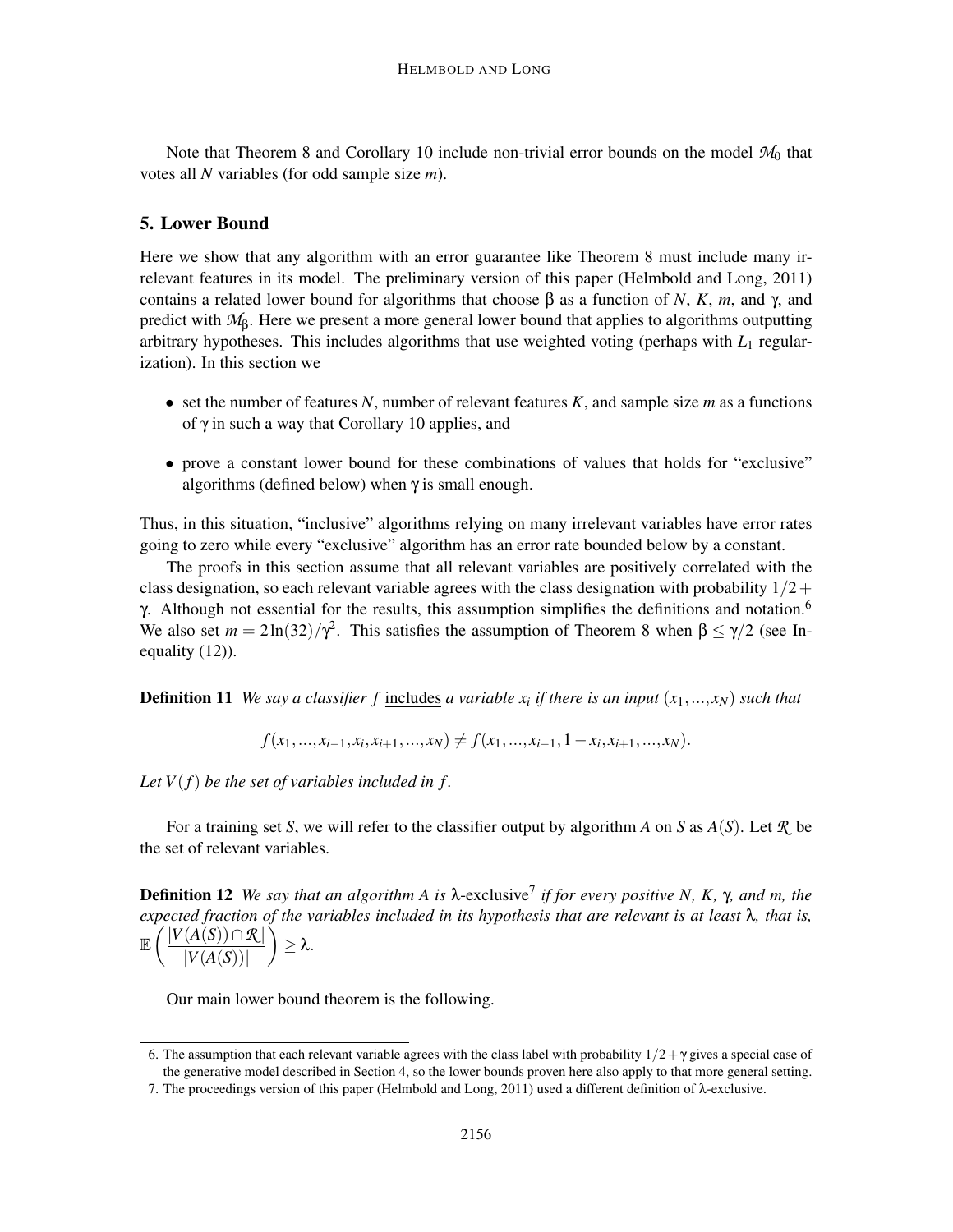Theorem 13 *If*

$$
K = \frac{1}{\gamma^2} \exp\left(\ln(1/\gamma)^{1/3}\right)
$$

$$
N = K \exp\left(\ln(1/\gamma)^{1/4}\right)
$$

$$
m = \frac{2\ln(32)}{\gamma^2}
$$

*then for any constant* λ > 0 *and any* λ*-exclusive algorithm A, the error rate of A is lower bounded by*  $\lambda/4$  – *o*(1) *as* γ *goes to* 0.

Notice that this theorem provides a sharp contrast to Corollary 10. Corollary 10 shows that inclusive *A* using models  $M_\beta$  for any  $0 \leq \beta \leq \gamma/2$  have error rates that goes to zero super-polynomially fast (in  $1/\gamma$ ) under the assumptions of Theorem 13.

The values of *K* and *N* in Theorem 13 are chosen to make the proof convenient, but other values would work. For example, decreasing *K* and/or increasing *N* would make the lower bound part of Theorem 13 easier to prove. There is some slack to do so while continuing to ensure that the upper bound of Corollary 10 goes to 0.

As the correlation of variables with the label over the sample plays a central role in our analysis, we will use the following definition.

Definition 14 *If a variable agrees with the class label on* 1/2 + η *of the training set then it has* (empirical) edge η*.*

The proof of Theorem 13 uses a critical value of β, namely  $β^* = γ ln(N/K)/10 ln(32)$ , with the property that both:

$$
\frac{\mathbb{E}\left(|\mathcal{M}_{\beta^*} \cap \mathcal{R}| \right)}{\mathbb{E}\left(|\mathcal{M}_{\beta^*}| \right)} \to 0, \tag{13}
$$

$$
\mathbb{E}\left(|\mathcal{M}_{\beta^*} \cap \mathcal{R}| \right) \in o(1/\gamma^2)
$$
\n(14)

as  $\gamma \rightarrow 0$ .

Intuitively, (13) means that any algorithm that uses most of the variables having empirical edge at least  $\beta^*$  cannot be  $\lambda$ -exclusive. On the other hand, (14) implies that if the algorithm restricts itself to variables with empirical edges greater than  $\beta^*$  then it does not include enough relevant variables to be accurate. The proof must show that *arbitrary* algorithms frequently include either too many irrelevant variables to be λ-exclusive or too few relevant ones to be accurate. See Figure 3 for some useful facts about  $\gamma$ , *m*, and  $\beta^*$ .

To prove the lower bound, borrowing a technique from Ehrenfeucht et al. (1989), we will assume that the *K* relevant variables are randomly selected from the *N* variables, and lower bound the error with respect to this random choice, along with the training and test data. This will then imply that, for each algorithm, there will be a choice of the *K* relevant variables giving the same lower bound with respect only to the random choice of the training and test data. We will always use relevant variables that are positively associated with the class label, agreeing with it with probability  $1/2 + \gamma$ . **Proof** [of Theorem 13] Fix any learning algorithm *A*, and let  $A(S)$  be the hypothesis produced by *A* from sample *S*. Let *n*(*S*) be the number of variables included in  $A(S)$  and let  $\beta(S)$  be the *n*(*S*)'th largest empirical (w.r.t. *S*) edge of a variable.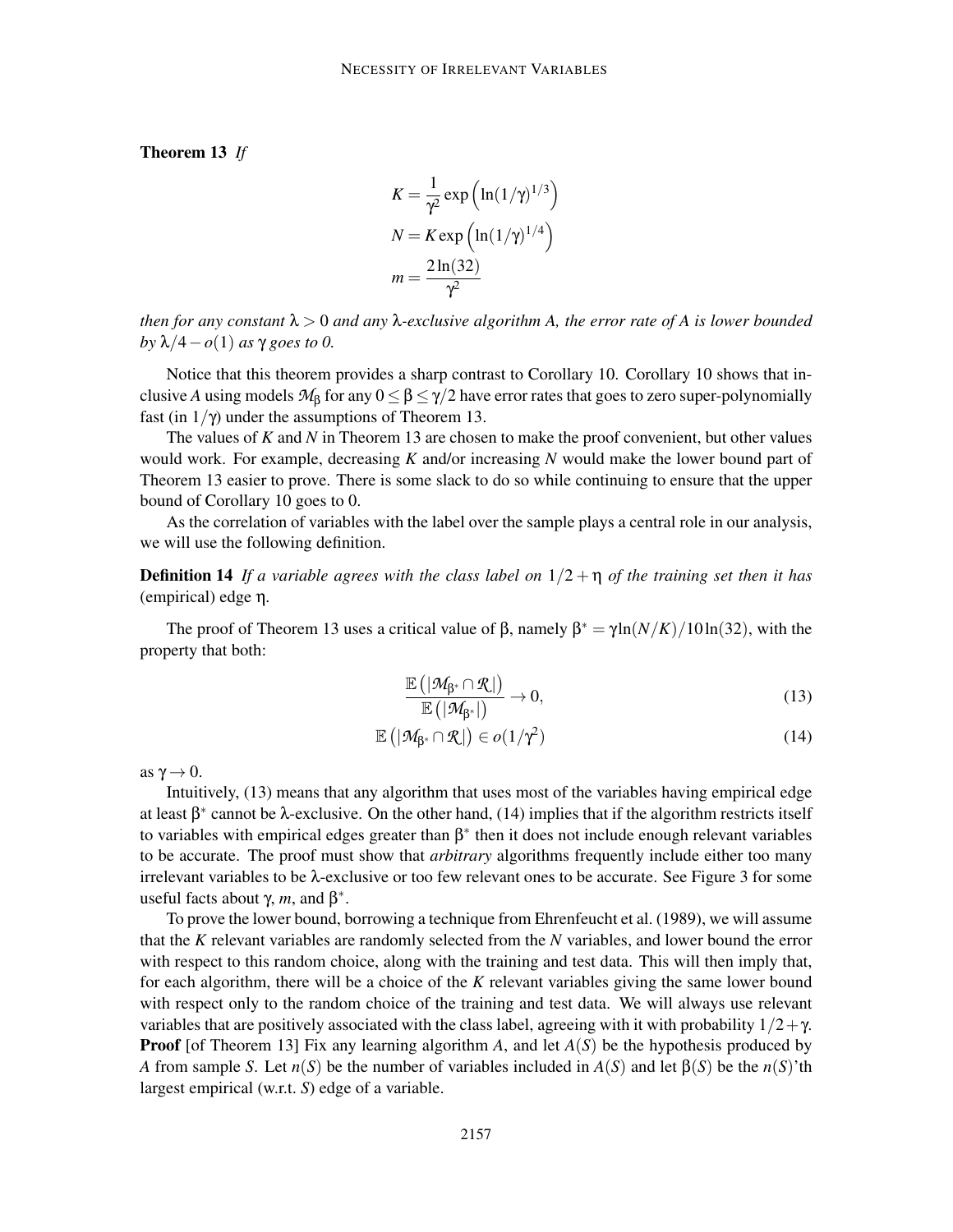$b = 2\ln(32)$  $m = \frac{b}{a^2}$  $\frac{b}{\gamma^2} = \frac{2\ln(32)}{\gamma^2}$  $\gamma^2$  $\beta^* = \frac{\gamma \ln(N/K)}{\epsilon}$  $\frac{(N/K)}{5b} = \frac{\gamma \ln(1/\gamma)^{1/4}}{10 \ln(32)}$ 10ln(32)

Figure 3: Some useful facts relating  $b$ ,  $\gamma$ ,  $m$  and  $\beta^*$  under the assumptions of Theorem 13.

Let  $q_{\gamma}$  be the probability that  $\beta(S) \geq \beta^* = \gamma \ln(N/K) / 10 \ln(32)$ . We will show in Section 5.2 that if *A* is  $\lambda$ -exclusive then  $\lambda \le q_\gamma + o(1)$  (as  $\gamma$  goes to 0). We will also show in Section 5.3 that the expected error of *A* is at least  $q_{\gamma}/4 - o(1)$  as  $\gamma$  goes to 0. Therefore any  $\lambda$ -exclusive algorithm *A* has an expected error rate at least  $\lambda/4 - o(1)$  as  $\gamma$  goes to 0. an expected error rate at least  $\lambda/4 - o(1)$  as γ goes to 0.

Before attacking the two parts of the proof alluded to above, we need a subsection providing some basic results about relevant variables and optimal algorithms.

#### 5.1 Relevant Variables and Good Hypotheses

This section proves some useful facts about relevant variables and good hypotheses. The first lemma is a lower bound on the accuracy of a model in terms of the number of relevant variables.

**Lemma 15** *If*  $\gamma \in [0, 1/5]$  *then any classifier using k relevant variables has an error probability at*  $least \frac{1}{4}e^{-5\gamma^2 k}$ .

Proof: The usual Naive Bayes calculation (see Duda et al., 2000) implies that the optimal classifier over a certain set *V* of variables is a majority vote over  $V \cap \mathcal{R}$ . Applying the lower tail bound (8) then completes the proof. then completes the proof.

Our next lemma shows that, given a sample, the probability that a variable is relevant (positively correlated with the class label) is monotonically increasing in its empirical edge.

Lemma 16 *For two variables x<sup>i</sup> and x<sup>j</sup> , and any training set S of m examples,*

- $\mathbb{P}[x_i \text{ relevant} \mid S] > \mathbb{P}[x_j \text{ relevant} \mid S]$  *if and only if the empirical edge of*  $x_i$  *in S is greater than the empirical edge of x<sup>j</sup> in S, and*
- $\mathbb{P}[x_i \text{ relevant} \mid S] = \mathbb{P}[x_j \text{ relevant} \mid S]$  *if and only if the empirical edge of*  $x_i$  *in S is equal to the empirical edge of x<sup>j</sup> in S.*

**Proof** Since the random choice of  $\mathcal{R}$  does not effect that marginal distribution over the labels, we can generate *S* by picking the labels for all the examples first, then  $\mathcal{R}$ , and finally the values of the variables on all the examples. Thus if we can prove the lemma after conditioning on the values of the class labels, then scaling all of the probabilities by 2−*<sup>m</sup>* would complete the proof. So, let us fix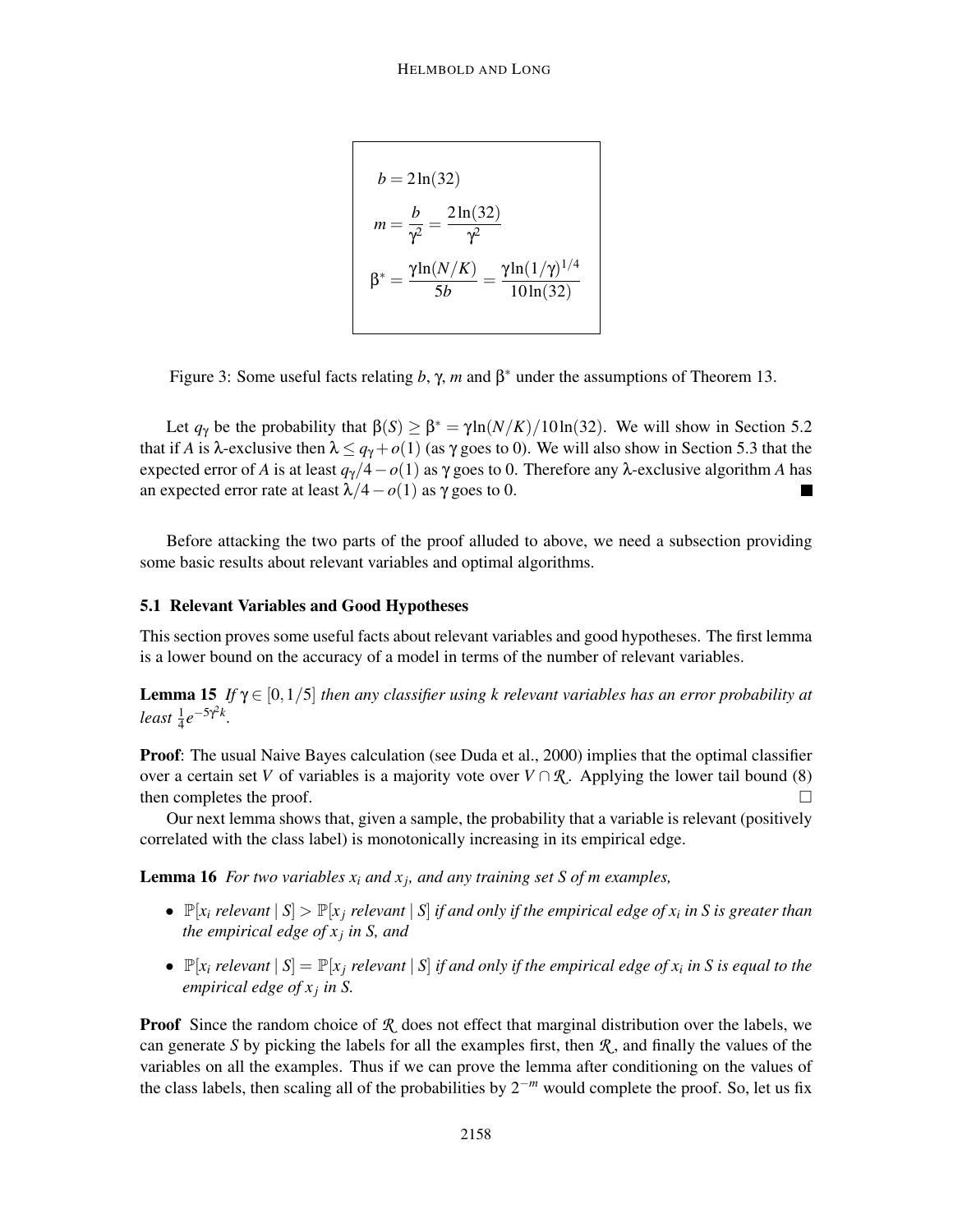the values of the class labels, and evaluate probabilities only with respect to the random choice of the relevant variables  $\mathcal{R}_1$ , and the values of the variables.

Let

$$
\Delta = \mathbb{P}[x_i \in \mathcal{R}|S] - \mathbb{P}[x_j \in \mathcal{R}|S].
$$

First, by subtracting off the probabilities that both variables are relevant, we have

$$
\Delta = \mathbb{P}\big[x_i \in \mathcal{R}, x_j \notin \mathcal{R} \big| S \big] - \mathbb{P}\big[x_i \notin \mathcal{R}, x_j \in \mathcal{R} \big| S \big].
$$

Let ONE be the event that exactly one of  $x_i$  or  $x_j$  is relevant. Then

$$
\Delta = (\mathbb{P}[x_i \in \mathcal{R}, x_j \notin \mathcal{R} | S, \text{ONE}] - \mathbb{P}[x_i \notin \mathcal{R}, x_j \in \mathcal{R} | S, \text{ONE}]) \mathbb{P}[\text{ONE}].
$$

So  $\Delta > 0$  if and only if

$$
\Delta' \stackrel{\text{def}}{=} \mathbb{P}\big[x_i \in \mathcal{R}, x_j \notin \mathcal{R} \big| S, \text{ONE}\big] - \mathbb{P}\big[x_i \notin \mathcal{R}, x_j \in \mathcal{R} \big| S, \text{ONE}\big] > 0
$$

(and similarly for  $\Delta = 0$  if and only if  $\Delta' = 0$ ). If  $\mathbb Q$  is the distribution obtained by conditioning on ONE, then

$$
\Delta' = \mathbb{Q}[x_i \in \mathcal{R}, x_j \notin \mathcal{R} | S] - \mathbb{Q}[x_i \notin \mathcal{R}, x_j \in \mathcal{R} | S].
$$

Let  $S_i$  be the values of variable *i* in *S*, and define  $S_j$  similarly for variable *j*. Let *S'* be the values of the other variables. Since we have already conditioned on the labels, after also conditioning on ONE (i.e., under the distribution  $\mathbb{Q}$ ), the pair  $(S_i, S_j)$  is independent of *S'*. For each  $S_i$  we have  $\mathbb{P}[S_i | x_i \notin \mathcal{R}] = \mathbb{Q}[S_i | x_i \notin \mathcal{R}]$ . Furthermore, by symmetry,

$$
\mathbb{Q}[x_i \in \mathcal{R}, x_j \notin \mathcal{R} | S'] = \mathbb{Q}[x_i \notin \mathcal{R}, x_j \in \mathcal{R} | S'] = \frac{1}{2}.
$$

Thus, by using Bayes' Rule on each term, we have

$$
\Delta' = \mathbb{Q}[x_i \in \mathcal{R}, x_j \notin \mathcal{R}|S_i, S_j, S'] - \mathbb{Q}[x_i \notin \mathcal{R}, x_j \in \mathcal{R}|S_i, S_j, S']
$$
  
\n
$$
= \frac{\mathbb{Q}[S_i, S_j | x_i \in \mathcal{R}, x_j \notin \mathcal{R}, S'] - \mathbb{Q}[S_i, S_j | x_i \notin \mathcal{R}, x_j \in \mathcal{R}, S']}{2\mathbb{Q}[S_i, S_j | S']}\n= \frac{(1/2 + \gamma)^{m_i}(1/2 - \gamma)^{m - m_i} - (1/2 + \gamma)^{m_j}(1/2 - \gamma)^{m - m_j}}{2^{m+1}\mathbb{Q}[S_i, S_j]},
$$

where  $m_i$  and  $m_j$  are the numbers of times that variables  $x_i$  and  $x_j$  agree with the label in sample *S*. The proof concludes by observing that  $\Delta'$  is positive exactly when  $m_i > m_j$  and zero exactly when  $m_i = m_j$ .  $\blacksquare$ 

Because, in this lower bound proof, relevant variables are always positively associated with the class label, we will use a variant of *M*<sup>β</sup> which only considers positive features.

#### **Definition 17** *Let*  $\mathcal{V}_\beta$  *be a vote over the variables with empirical edge at least* β.

When there is no chance of confusion, we will refer to the set of variables in  $\mathcal{V}_\beta$  also as  $\mathcal{V}_\beta$  (rather than  $V(\mathcal{V}_R)$ ).

We now establish lower bounds on the probability of variables being included in  $\mathcal{V}_\beta$  (here  $\beta$  can be a function of γ, but does not depend on the particular sample *S*).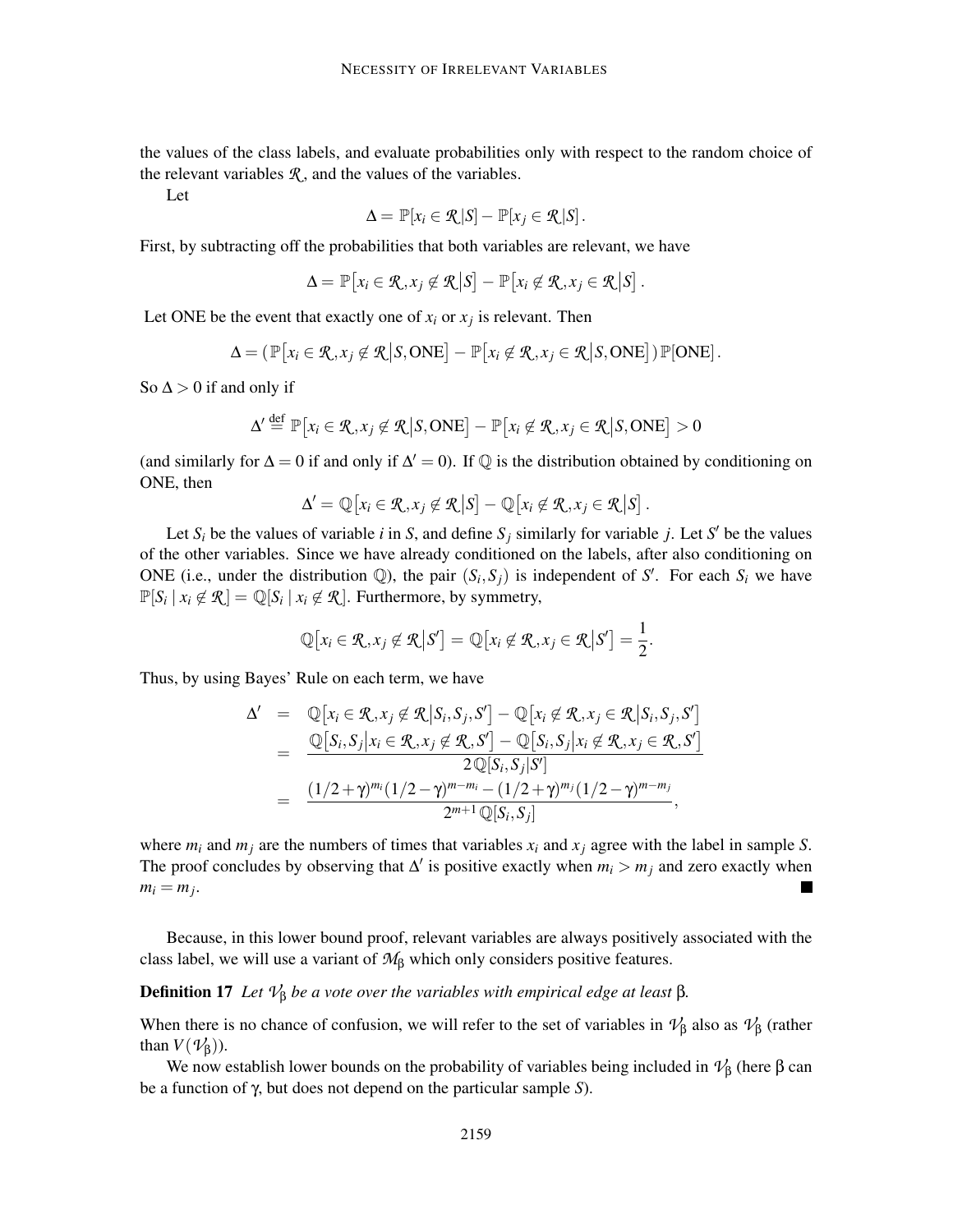**Lemma 18** *If*  $\gamma \leq 1/8$  *and*  $\beta \geq 0$  *then the probability that a given variable has empirical edge at least* β *is at least*

$$
\frac{1}{5}\exp\left(-16\beta^2m\right).
$$

*If in addition m*  $\geq 1/\beta^2$ , then the probability that a given variable has empirical edge at least  $\beta$  is *at least*

$$
\frac{1}{7\beta\sqrt{m}}\exp(-2\beta^2m)-\frac{1}{\sqrt{m}}.
$$

**Proof:** Since relevant variables agree with the class label with probability  $1/2 + \gamma$ , the probability that a relevant variable has empirical edge at least  $\beta$  is lower bounded by the probability that an irrelevant variable has empirical edge at least β. An irrelevant variable has empirical edge at least β only when it agrees with the class on  $1/2 + \beta$  of the sample. Applying Bound (7), this happens with probability at least  $\frac{1}{5}$  exp  $\left(-16\beta^2m\right)$ . The second part uses Bound (6) instead of (7).

We now upper bound the probability of a relevant variable being included in  $\mathcal{V}_\beta$ , again for β that does not depend on *S*.

**Lemma 19** *If*  $\beta > \gamma$ *, the probability that a given relevant variable has empirical edge at least*  $\beta$  *is at most e*−2(β−γ) 2*m.*

**Proof:** Use (3) to bound the probability that a relevant feature agrees with the class label  $β - γ$  more often than its expected fraction of times. often than its expected fraction of times.

#### 5.2 Bounding λ-Exclusiveness

Recall that  $n(S)$  is the number of variables used by  $A(S)$ , and  $\beta(S)$  is the edge of the variable whose rank, when the variables are ordered by their empirical edges, is  $n(S)$ . We will show that: if  $A(S)$  is λ-exclusive, then there is reasonable probability that  $\beta(S)$  is at least the critical value  $\beta^* = \gamma \ln(N/K)/5b$ . Specifically, if *A* is *λ*-exclusive, then, for any small enough  $\gamma$ , we have  $\mathbb{P}[\beta(S) \geq \beta^*] > \lambda/2.$ 

Suppose, given the training set *S*, the variables are sorted in decreasing order of empirical edge (breaking ties arbitrarily, say using the variable index). Let  $\mathcal{V}_{S,k}$  consist of the first *k* variables in this sorted order, the "top *k*" variables.

Since for each sample S and each variable  $x_i$ , the probability  $\mathbb{P}[x_i]$  relevant  $|S]$  decreases as the *S* empirical edge of *x<sub>i</sub>* decreases (Lemma 16), the expectation  $\mathbb{E}\left(\frac{|\mathbf{V}_{S,k}^{\perp} \cap \mathcal{R}|}{|\mathbf{V}_{S,k}^{\perp}|}\right)$  $|\mathcal{V}_{\textit{S},k}|$  $\begin{array}{c} \begin{array}{c} \begin{array}{c} \begin{array}{c} \end{array} \\ \end{array} \\ \begin{array}{c} \end{array} \end{array} \end{array}$ S) is non-increasing with *k*.

Furthermore, Lemma 16 also implies that for each sample *S*, we have

$$
\mathbb{E}\left(\frac{|V(A(S))\cap \mathcal{R}|}{|V(A(S))|}\middle| S\right)\leq \mathbb{E}\left(\frac{|\mathcal{V}_{S,n(S)}\cap \mathcal{R}|}{|\mathcal{V}_{S,n(S)}|}\middle| S\right).
$$

Therefore, by averaging over samples, for each  $\gamma$  we have

$$
\mathbb{E}\left(\frac{|V(A(S)) \cap \mathcal{R}|}{|V(A(S))|}\right) \leq \mathbb{E}\left(\frac{|\mathcal{V}_{S,n(S)} \cap \mathcal{R}|}{|\mathcal{V}_{S,n(S)}|}\right).
$$
\n(15)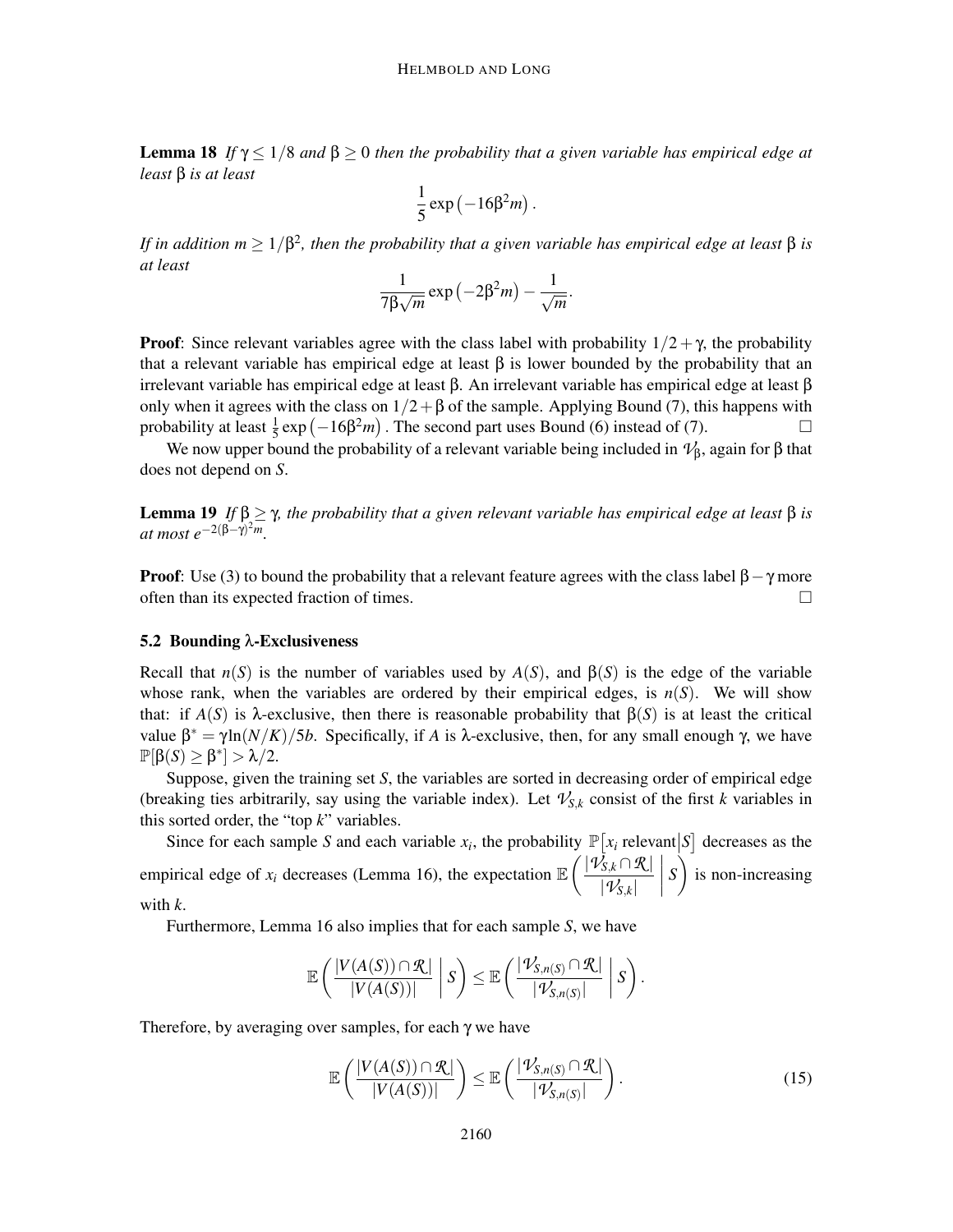Note that the numerators in the expectations are never greater than the denominators. We will next give upper bounds on  $|\mathcal{V}_{\beta^*} \cap \mathcal{R}|$  and lower bounds on  $|\mathcal{V}_{\beta^*}|$  that each hold with probability  $1-\gamma$ .

The next step is a high-confidence upper bound on  $|\mathcal{V}_{\beta^*} \cap \mathcal{R}|$ . From Lemma 19, the probability that a particular relevant variable is in  $\mathcal{V}_{\beta^*}$  is at most (recall that  $m = b/\gamma^2$ )

$$
-2(\beta^* - \gamma)^2 m = e^{-2b(\beta^*/\gamma - 1)^2}
$$
  
=  $\exp\left(-2b\left(\frac{\ln(1/\gamma)^{1/4}}{5b} - 1\right)^2\right)$   
=  $\exp\left(\frac{-2\ln(1/\gamma)^{1/2}}{25b} + \frac{4\ln(1/\gamma)^{1/4}}{5} - 2b\right)$   
<  $\exp\left(\frac{-2\ln(1/\gamma)^{1/2}}{25b} + \frac{4\ln(1/\gamma)^{1/4}}{5}\right).$ 

Let  $p_{rel} = \exp\left(\frac{-2\ln(1/\gamma)^{1/2}}{25b} + \frac{4\ln(1/\gamma)^{1/4}}{5}\right)$  $\left(\frac{\gamma}{5}\right)^{1/4}$ ) be this upper bound, and note that  $p_{rel}$  drops to 0 as  $\gamma$ goes to 0, but a rate slower than  $\gamma^{\epsilon}$  for any  $\epsilon$ . The number of relevant variables in  $\mathcal{V}_{\beta^*}$  has a binomial distribution with parameters *K* and *p* where  $p < p_{rel}$ . The standard deviation of this distribution is

$$
\sigma = \sqrt{Kp(1-p)} < \sqrt{Kp} < \frac{\exp\left(\frac{\ln(1/\gamma)^{1/3}}{2}\right)\sqrt{p_{\text{rel}}}}{\gamma}.\tag{16}
$$

Using the Chebyshev bound,

*e*

$$
\mathbb{P}[|X - \mathbb{E}(X)| > a\sigma] \le \frac{1}{a^2} \tag{17}
$$

with  $a = 1/\sqrt{\gamma}$  gives that

$$
\mathbb{P}\left[|\mathcal{V}_{\beta^*} \cap \mathcal{R}| - Kp > \frac{\sigma}{\sqrt{\gamma}}\right] \leq \gamma, \\
\mathbb{P}\left[|\mathcal{V}_{\beta^*} \cap \mathcal{R}| > Kp_{\text{rel}} + \frac{\sigma}{\sqrt{\gamma}}\right] \leq \gamma. \tag{18}
$$

Since  $\sigma < \sqrt{Kp} < \sqrt{Kp_{rel}}$  by (16), we have  $\sigma \sqrt{Kp_{rel}} < Kp_{rel}$ . Substituting the values of *K* and *p*rel into the square-root yields

$$
K p_{\text{rel}} > \sigma \times \frac{\exp\left(\frac{\ln(1/\gamma)^{1/3}}{2}\right) \exp\left(\frac{-\ln(1/\gamma)^{1/2}}{25b} + \frac{2\ln(1/\gamma)^{1/4}}{5}\right)}{\gamma}
$$
  
>  $\sigma/\sqrt{\gamma}$ ,

for small enough γ. Combining with (18), we get that

$$
\mathbb{P}\big[|\mathcal{V}_{\beta^*} \cap \mathcal{R}| > 2K p_{\text{rel}}\big] \le \gamma \tag{19}
$$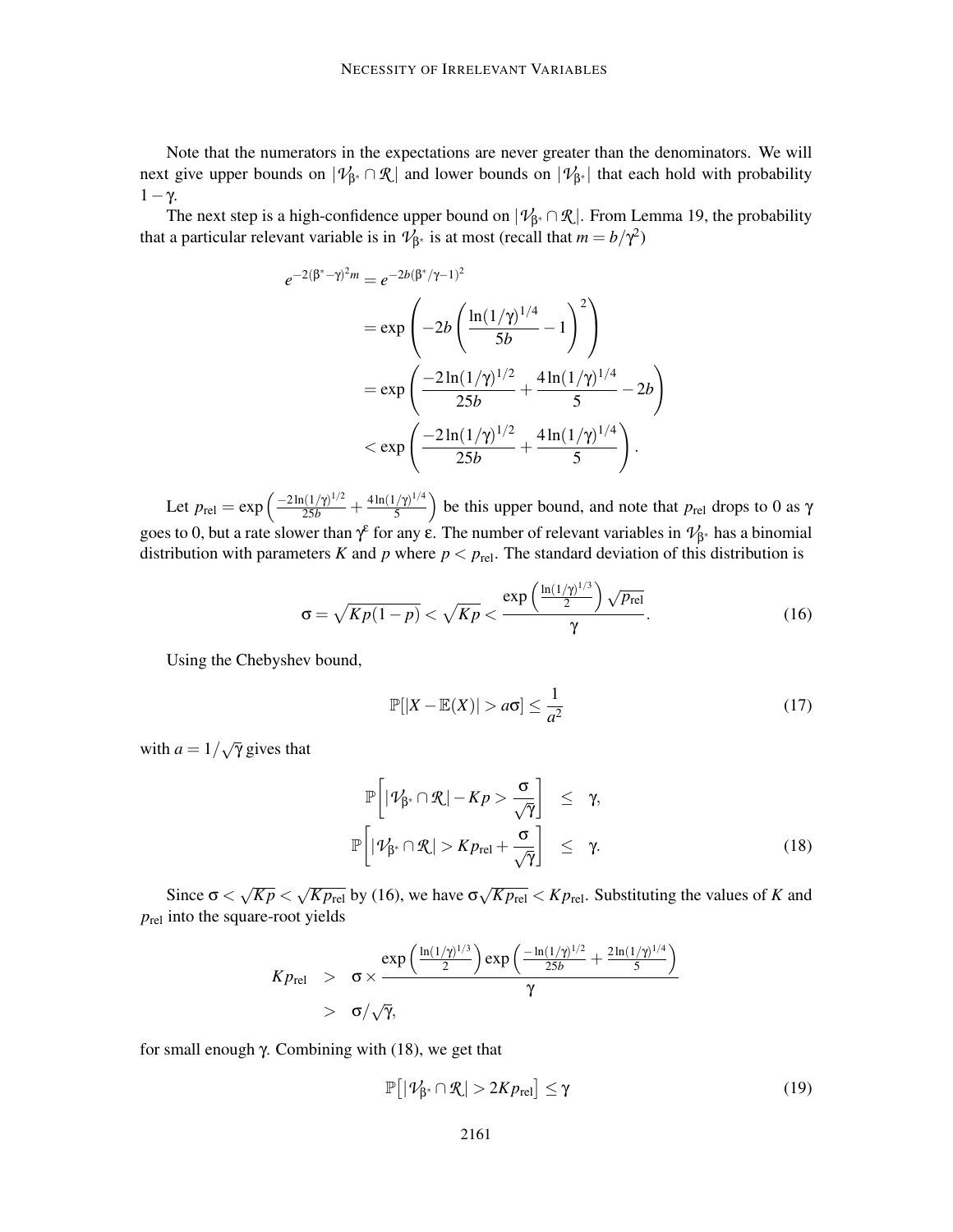holds for small enough γ.

Using similar reasoning, we now obtain a lower bound on the expected number of variables in  $\mathcal{V}_{\beta^*}$ . Lemma 18 shows that, for each variable, the probability of the variable having empirical edge β ∗ is at least

$$
\frac{1}{7\beta^* \sqrt{m}} \exp\left(-2\beta^{*2}m\right) - \frac{1}{\sqrt{m}} = \frac{5\sqrt{b}}{7\ln(1/\gamma)^{1/4}} \exp\left(-2\frac{\ln(1/\gamma)^{1/2}}{25b}\right) - \frac{\gamma}{\sqrt{b}}
$$

$$
> \frac{\sqrt{b}}{2\ln(1/\gamma)^{1/4}} \exp\left(-2\frac{\ln(1/\gamma)^{1/2}}{25b}\right)
$$

for sufficiently small γ. Since the empirical edges of different variables are independent, the probability that at least *n* variables have empirical edge at least  $\beta^*$  is lower bounded by the probability of at least *n* successes from the binomial distribution with parameters  $N$  and  $p<sub>irrel</sub>$  where

$$
p_{\text{irrel}} = \frac{\sqrt{b}}{2\ln(1/\gamma)^{1/4}} \exp\left(-2\frac{\ln(1/\gamma)^{1/2}}{25b}\right).
$$

If, now, we define  $\sigma$  to be the standard deviation of this binomial distribution, then, like before,  $\sigma = \sqrt{N p_{\text{irrel}}(1-p_{\text{irrel}})} < \sqrt{N p_{\text{irrel}}},$  and

$$
Np_{\text{irrel}}/2 > \sigma \sqrt{Np_{\text{irrel}}}/2
$$
  
=  $\frac{\sigma}{2} \times \frac{\exp((1/2)(\ln(1/\gamma)^{1/4} + \ln(1/\gamma)^{1/3}))}{\gamma} \times \frac{b^{1/4}}{\sqrt{2}\ln(1/\gamma)^{1/8}} \exp\left(-\frac{\ln(1/\gamma)^{1/2}}{25b}\right),$ 

so that, for small enough  $\gamma$ ,  $N p_{\text{irrel}} / 2 > \sigma / \sqrt{\gamma}$ . Therefore applying the Chebyshev bound (17) with  $a = 1/\sqrt{\gamma}$  gives (for sufficiently small  $\gamma$ )

$$
\mathbb{P}\bigg[|\mathcal{V}_{\beta^*}| < \frac{Np_{\text{irrel}}}{2}\bigg] \le \mathbb{P}\big[|\mathcal{V}_{\beta^*}| < Np_{\text{irrel}} - \sigma/\sqrt{\gamma}\big] < \gamma. \tag{20}
$$

Recall that

$$
q_{\gamma} = \mathbb{P}[\beta(S) \geq \beta^*] = \mathbb{P}[n(S) \leq |\mathcal{V}_{\beta^*}|].
$$

If  $A$  is  $\lambda$ -exclusive then, using (15), we have

$$
\lambda \leq \mathbb{E}\left(\frac{|V(A(S)) \cap \mathcal{R}|}{|V(A(S))|}\right) \leq \mathbb{E}\left(\frac{|\mathcal{V}_{S,n(S)} \cap \mathcal{R}|}{|\mathcal{V}_{S,n(S)}|}\right)
$$
  

$$
\leq (1-q_{\gamma})\mathbb{E}\left(\frac{|\mathcal{V}_{S,n(S)} \cap \mathcal{R}|}{|\mathcal{V}_{S,n(S)}|}\middle| |\mathcal{V}_{\beta^*}| < n(S)\right) + q_{\gamma}
$$
  

$$
\leq (1-q_{\gamma})\mathbb{E}\left(\frac{|\mathcal{V}_{\beta^*} \cap \mathcal{R}|}{|\mathcal{V}_{\beta^*}|}\middle| |\mathcal{V}_{\beta^*}| < n(S)\right) + q_{\gamma}
$$
  

$$
\leq (1-q_{\gamma})\left(\frac{2Kp_{\text{rel}}}{Np_{\text{irrel}}/2} + 2\gamma\right) + q_{\gamma}
$$

where we use the upper and lower bounds from Equations (19) and (20) that each hold with probability  $1 - \gamma$ . Note that the ratio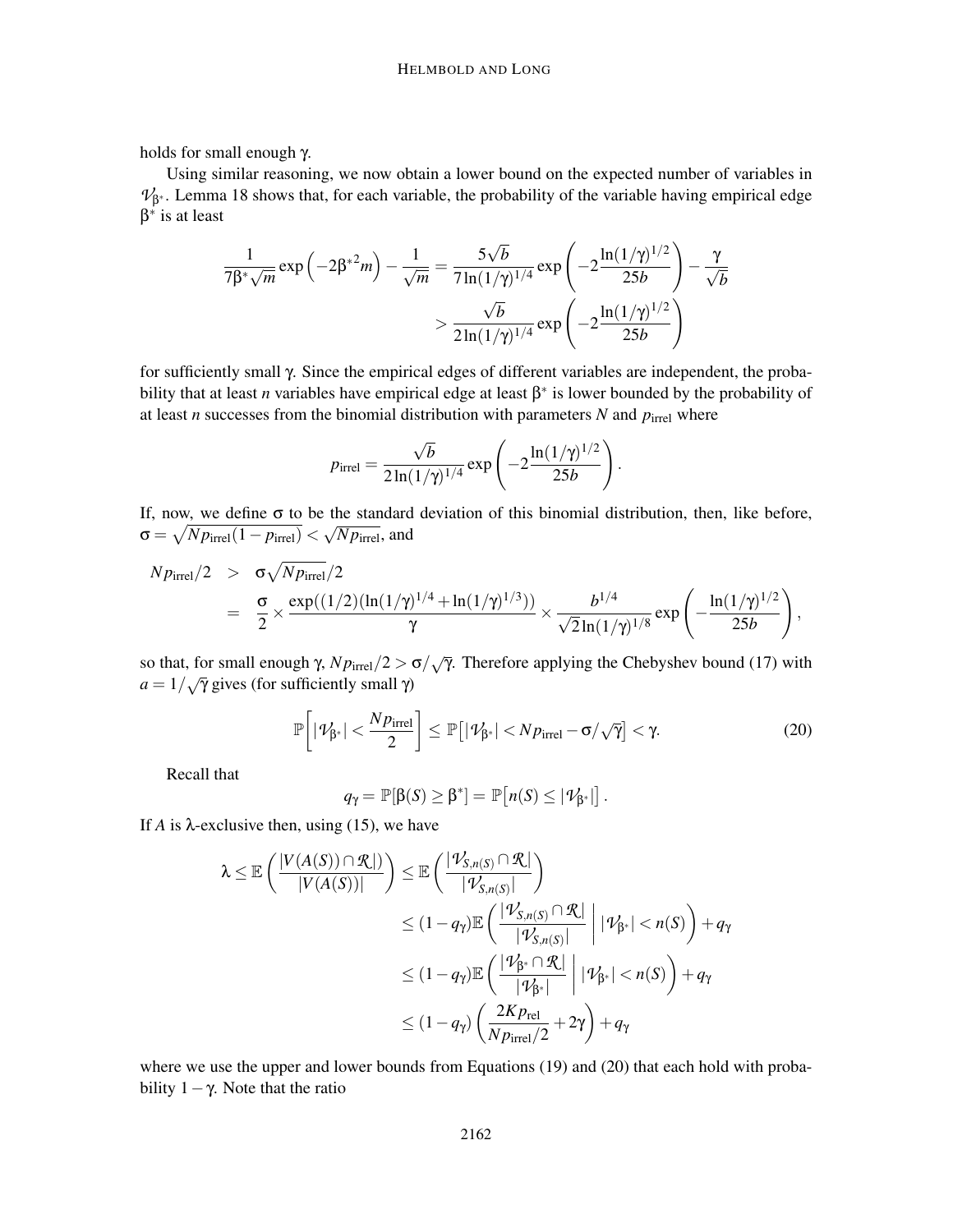$$
\frac{2Kp_{\text{rel}}}{Np_{\text{irrel}}/2} \leq \frac{2\frac{e^{\ln(1/\gamma)^{1/3}}}{\gamma^2} \exp\left(\frac{-2\ln(1/\gamma)^{1/2}}{25b} + \frac{4\ln(1/\gamma)^{1/4}}{5}\right)}{4\gamma^2} \n= \frac{8\ln(1/\gamma)^{1/4} \exp\left(-2\frac{\ln(1/\gamma)^{1/2}}{25b}\right)}{\sqrt{b}e^{\ln(1/\gamma)^{1/4}} \exp\left(-2\frac{\ln(1/\gamma)^{1/4}}{25b}\right)} \n= \frac{8\ln(1/\gamma)^{1/4} \exp\left(\frac{-2\ln(1/\gamma)^{1/2}}{25b} + \frac{4\ln(1/\gamma)^{1/4}}{5}\right)}{\sqrt{b}e^{\ln(1/\gamma)^{1/4}} \exp\left(-2\frac{\ln(1/\gamma)^{1/2}}{25b}\right)} \n= \frac{8\ln(1/\gamma)^{1/4} \exp\left(\frac{-\ln(1/\gamma)^{1/4}}{5}\right)}{\sqrt{b}}
$$

which goes to 0 as  $\gamma$  goes to 0. Therefore,

$$
\lambda \leq \mathbb{E}\left(\frac{|V(A(S)) \cap \mathcal{R}|)}{|V(A(S))|}\right) \leq q_{\gamma} + o(1)
$$

which implies that,

$$
q_{\gamma} = \mathbb{P}[\beta(S) \ge \beta^*] \ge \lambda - o(1)
$$

as  $γ$  goes to 0.

### 5.3 Large Error

Call a variable *good* if it is relevant and its empirical edge is at least  $\beta^*$  in the sample. Let *p* be the probability that a relevant variable is good. Thus the number of good variables is binomially distributed with parameters *K* and *p*. We have that the expected number of good variables is *pK* and the variance is  $\overline{Kp}(1-p) < Kp$ . By Chebyshev's inequality, we have

$$
\mathbb{P}\Big[\#\text{ good vars}\geq Kp+a\sqrt{Kp}\Big]\leq \mathbb{P}\Big[\#\text{ good vars}\geq Kp+a\sqrt{Kp(1-p)}\Big]\leq \frac{1}{a^2},\qquad(21)
$$

and setting  $a = \sqrt{Kp}$ , this gives

$$
\mathbb{P}[\text{# good vars} \geq 2Kp] \leq \frac{1}{Kp}.
$$

By Lemma 19,  $Kp \leq Ke^{-2(\beta^*-\gamma)^2m} = Ke^{-2b(\ln(1/\gamma)^{1/4}/5b-1)^2}$ , so

$$
\ln(Kp) \le \ln K - 2b \left( \frac{\ln(1/\gamma)^{1/2}}{25b^2} - \frac{2\ln(1/\gamma)^{1/4}}{5b} + 1 \right),
$$
  

$$
\ln(Kp) \le 2\ln(1/\gamma) + \ln(1/\gamma)^{1/3} - 2b \left( \frac{\ln(1/\gamma)^{1/2}}{25b^2} - \frac{2\ln(1/\gamma)^{1/4}}{5b} + 1 \right).
$$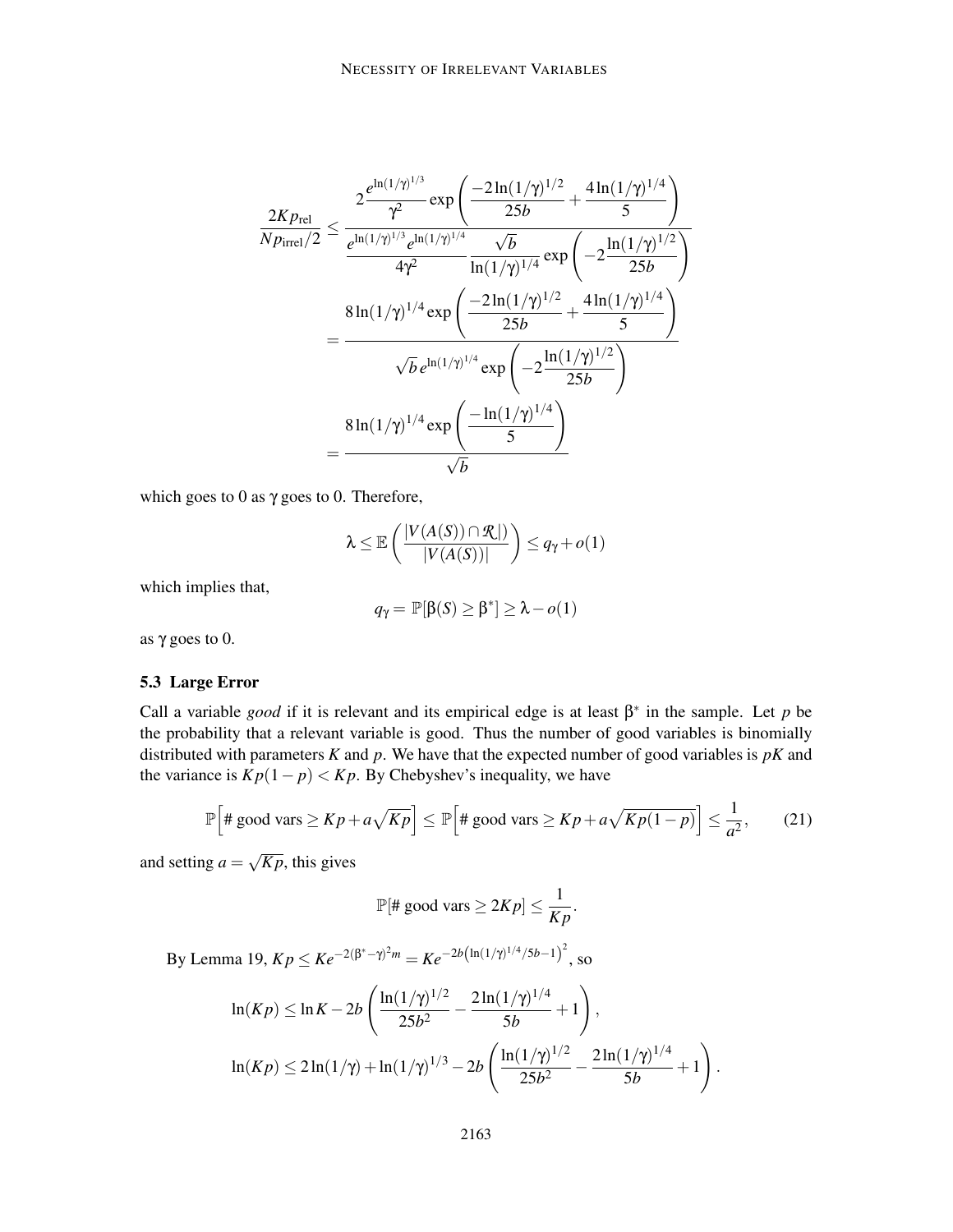So for small enough γ,

$$
\ln(Kp) \le 2\ln(1/\gamma) - \frac{\ln(1/\gamma)^{1/2}}{25b}
$$

and thus  $K p \in o(1/\gamma^2)$ .

So if  $K p > 1/\gamma$ , then with probability at least  $1 - \gamma$ , there are less than  $2K p \in o(1/\gamma^2)$  good variables. On the other hand, if  $Kp < 1/\gamma$ , then, setting  $a = \sqrt{1/\gamma}$  in bound (21) gives that the probability that there are more than  $2/\gamma$  good variables is at most  $\gamma$ . So in either case the probability that there are more than  $\frac{2}{\gamma^2}$  exp  $\left(-\ln(1/\gamma)^{1/2}/25b\right)$  good variables is at most γ (for small enough γ).

So if  $\mathbb{P}[\beta(S) \geq \beta^*] \geq q_\gamma$ , then with probability at least  $q_\gamma - \gamma$  algorithm *A* is using a hypothesis with at most  $\frac{2}{\gamma^2}$  exp  $\left(-\ln(1/\gamma)^{1/2}/25b\right)$  relevant variables. Applying Lemma 15 yields the following lower bound on the probability of error:

$$
(q_{\gamma} - \gamma) \frac{1}{4} \exp\left(-10 \exp\left(-\ln(1/\gamma)^{1/2}/25b\right)\right). \tag{22}
$$

Since the limit of (22) for small  $\gamma$  is  $q_{\gamma}/4$ , this completes the proof of Theorem 13.

#### 6. Relaxations of Some Assumptions

To keep the analysis clean, and facilitate the interpretation of the results, we have analyzed an idealized model. In this section, we briefly consider the consequences of some relaxations of our assumptions.

#### 6.1 Conditionally Dependent Variables

Theorem 1 can be generalized to the case in which there is limited dependence among the variables, after conditioning on the class designation, in a variety of ways. For example, suppose that there is a degree-*r* graph *G* whose nodes are variables, and such that, conditioned on the label, each variable is independent of all variables not connected to it by an edge in *G*. Assume that *k* variables agree with the label with probability  $1/2 + \gamma$ , and the *n* − *k* agree with the label with probability  $1/2$ . Let us say that a source like this *has r-local dependence*. Then applying a Chernoff-Hoeffding bound for such sets of random variables due to Pemmaraju (2001), if  $r \leq n/2$ , one gets a bound of  $c(r+1)\exp\left(\frac{-2\gamma^2k^2}{n(r+1)}\right)$  $\frac{-2\gamma^2 k^2}{n(r+1)}$  the probability of error.

#### 6.2 Variables with Different Strengths

We have previously assumed that all relevant variables are equally strongly associated with the class label. Our analysis is easily generalized to the situation when the strengths of associations fall in an interval  $[\gamma_{min}, \gamma_{max}]$ . Thus relevant variables agree with the class label with probability at least  $1/2 + \gamma_{\text{min}}$  and misleading variables agree with the class label with probability at least  $1/2 - \gamma_{\text{max}}$ . Although a sophisticated analysis would take each variable's degree of association into account, it is possible to leverage our previous analysis with a simpler approach. Using the  $1/2 + \gamma_{\text{min}}$  and  $1/2 - \gamma_{\text{max}}$  underestimates on the probability that relevant variables and misleading variables agree with the class label leads to an analog of Theorem 1. This analog says that models voting *n* variables, *k* of which are relevant and  $\ell$  of which are misleading, have error probabilities bounded by

$$
\exp\left(\frac{-2[\gamma_{\min}k-\gamma_{\max}\ell]_+^2}{n}\right).
$$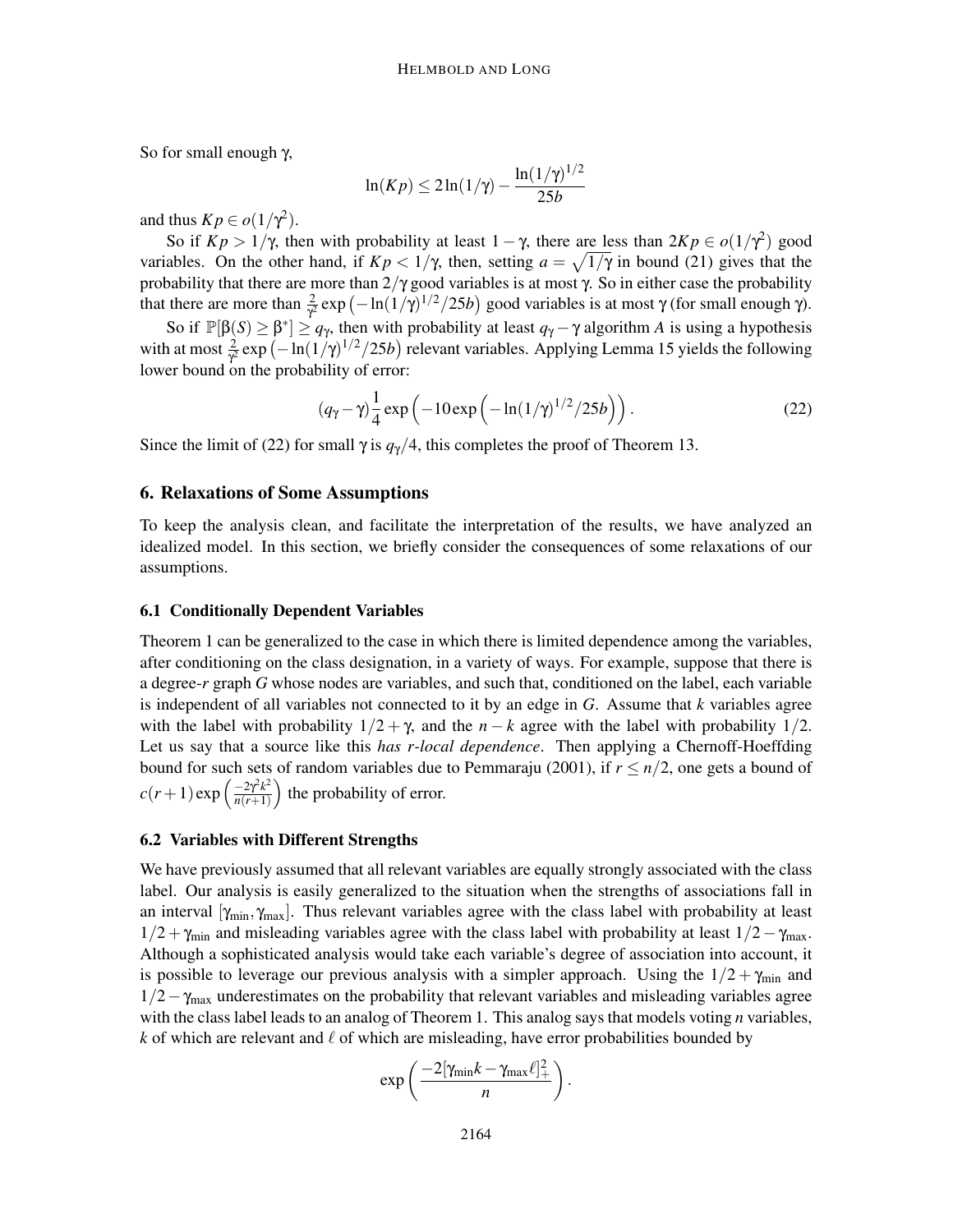We can also use the upper and lower bounds on association to get high-confidence bounds (like those of Lemmas 4 and 6) on the numbers of relevant and misleading features in models *M*β. This leads to an analog of Theorem 3 bounding the expected error rate of *M*<sup>β</sup> by

$$
(1+o(1)) \exp \left(\frac{-2\gamma_{\min}^2 K \left[1-4(1+\gamma_{\max}/\gamma_{\min})e^{-2(\gamma_{\min}-\beta)^2 m}-\gamma_{\min}\right]_+^2}{1+\frac{8N}{K}e^{-2\beta^2 m}+\gamma_{\min}}\right)
$$

when  $0 \leq \beta \leq \gamma$  and  $\gamma_{\text{max}} \in o(1)$ . Note that  $\gamma$  in Theorem 3 is replaced by  $\gamma_{\text{min}}$  here, and  $\gamma_{\text{max}}$  only appears in the  $4(1+\gamma_{\text{max}}/\gamma_{\text{min}})$  factor (which replaces an "8" in the original theorem).

Continuing to mimic our previous analysis gives analogs to Theorem 8 and Corollary 10. These analogs imply that if  $\gamma_{max}/\gamma_{min}$  is bounded then algorithms using small  $\beta$  perform well in the same limiting situations used in Section 5 to bound the effectiveness of exclusive algorithms.

A more sophisticated analysis keeping better track of the degree of association between relevant variables and the class label may produce better bounds. In addition, if the variables have varying strengths then it makes sense to consider classifiers that assign different voting weights to the variables based on their estimated strength of association with the class label. An analysis that takes account of these issues is a potentially interesting subject for further research.

#### 7. Conclusions

We analyzed learning when there are few examples, a small fraction of the variables are relevant, and the relevant variables are only weakly correlated with the class label. In this situation, algorithms that produce hypotheses consisting predominately of irrelevant variables can be highly accurate (with error rates going to 0). Furthermore, this inclusion of many irrelevant variables is essential. Any algorithm limiting the expected fraction of irrelevant variables in its hypotheses has an error rate bounded below by a constant. This is in stark contrast with many feature selection heuristics that limit the number of features to a small multiple of the number of examples, or that limit the classifier to use variables that pass stringent statistical tests of association with the class label.

These results have two implications on the practice of machine learning. First, they show that the engineering practice of producing models that include enormous numbers of variables is sometimes justified. Second, they run counter to the intuitively appealing view that accurate class prediction "validates" the variables used by the predictor.

#### Acknowledgments

We thank Aravind Srinivasan for his help.

### Appendix A. Proofs of Tail Bounds

This appendix has the proofs of the tail bounds used in the paper.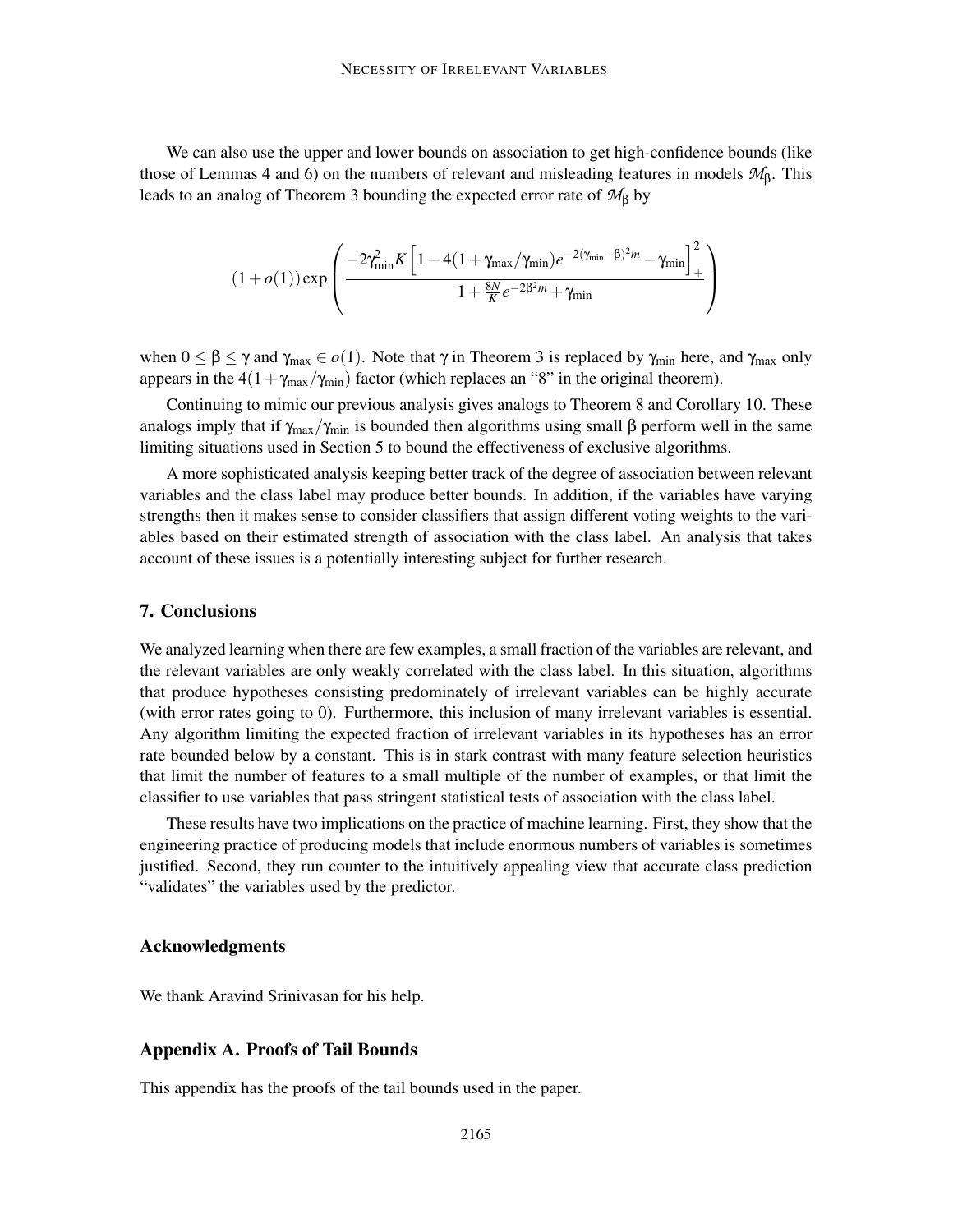## A.1 Proof of (4)

Equation 4.1 from Motwani and Raghavan (1995) is

$$
\mathbb{P}[U > (1+\eta)\mathbb{E}(U)] < \left(\frac{e^{\eta}}{(1+\eta)^{1+\eta}}\right)^{\mathbb{E}(U)}
$$

and holds for independent 0-1 valued  $U_i$ 's each with (possibly different) probabilities  $p_i = P(U_i = 1)$ where  $0 < p_i < 1$  and  $\eta > 0$ . Taking the logarithm of the RHS, we get

ln(RHS) = E(U) (η – (1+η)ln(1+η))  
\n
$$
E(U) (η + 1 – (1+η)ln(1+η))\n= -E(U) (η + 1) (ln(1+η) – 1),
$$

which implies (4).

### A.2 Proof of (5)

Using (4) with  $\eta = 3 + 3\ln(1/\delta)/\mathbb{E}(U)$  gives

$$
\mathbb{P}[U > 4\mathbb{E}(U) + 3\ln(1/\delta)] < \exp\left(-(4\mathbb{E}(U) + 3\ln\delta)\ln\left(\frac{4+3\ln(1/\delta)/\mathbb{E}(U)}{e}\right)\right)
$$
  
< 
$$
< \exp\left(-(3\ln(1/\delta)\ln\left(\frac{4}{e}\right)\right)
$$
  
< 
$$
< \exp(-\ln(1/\delta)) = \delta
$$

using the fact that  $ln(4/e) \approx 0.38 > 1/3$ .

#### A.3 Proof of (6)

The following is a straightforward consequence of the Berry-Esseen inequality.

Lemma 20 (see DasGupta, 2008, Theorem 11.1) *Under the assumptions of Section 2 with each*  $\mathbb{P}[U_i = 1] = 1/2$ , *let:* 

$$
T_i = 2(U_i - 1/2),
$$
  

$$
T = \sqrt{\frac{1}{\ell}} \sum_{i=1}^{\ell} T_i
$$
, and

*Z be a standard normal random variable.*

*Then for all* η, we have  $\left| \mathbb{P}[T > η] - \mathbb{P}[Z > η] \right|$  ≤ 1  $\overline{\sqrt{\ell}}$ .

Lemma 21 (Feller, 1968, Chapter VII, section 1) *If Z is a standard normal random variable and*  $x > 0$ *, then* 

$$
\frac{1}{\sqrt{2\pi}}\left(\frac{1}{x}-\frac{1}{x^3}\right)e^{-x^2/2} < \mathbb{P}[Z>x] < \frac{1}{\sqrt{2\pi}}\left(\frac{1}{x}\right)e^{-x^2/2}.
$$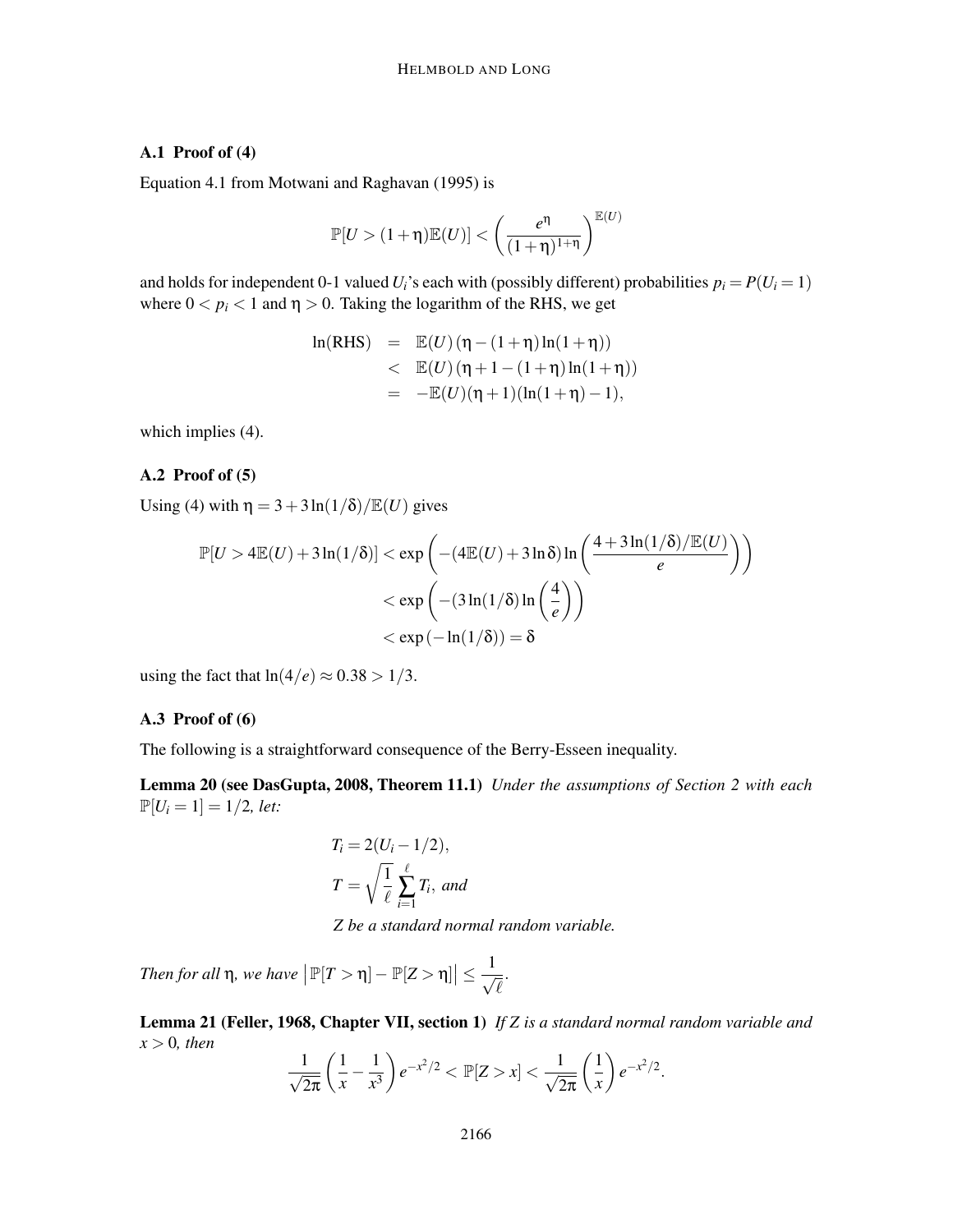Now, to prove (6), let  $M = \frac{1}{\ell} \sum_{i=1}^{\ell} (U_i - \frac{1}{2})$  $\frac{1}{2}$ ) and let *Z* be a standard normal random variable. Then Lemma 20 implies that, for all κ

$$
\left|\mathbb{P}\Big[2\sqrt{\ell}M>\kappa\Big]-\mathbb{P}[Z>\kappa]\right|\leq\frac{1}{\sqrt{\ell}}.
$$

Using  $\kappa = 2\eta \sqrt{\ell}$ ,

 $\mathbb{P}[M > \eta] \ge \mathbb{P}\Big[Z > 2\eta\sqrt{\ell}\Big] -$ 1  $\overline{\sqrt{\ell}}$ . (23)

Applying Lemma 21, we get

$$
\mathbb{P}\Big[Z > 2\eta\sqrt{\ell}\Big] \ \geq \ \frac{1}{\sqrt{2\pi}}\left(\frac{1}{2\eta\sqrt{\ell}} - \left(\frac{1}{2\eta\sqrt{\ell}}\right)^3\right)e^{-2\eta^2\ell}.
$$

Since  $\ell \geq 1/\eta^2$ , we get

$$
\mathbb{P}\Big[Z > 2\eta\sqrt{\ell}\Big] \geq \frac{1}{\sqrt{2\pi}} \left(\frac{1}{2} - \frac{1}{8}\right) \frac{1}{\eta\sqrt{\ell}} e^{-2\eta^2 \ell}
$$

$$
\geq \frac{1}{7\eta\sqrt{\ell}} e^{-2\eta^2 \ell}.
$$

Combining with (23) completes the proof of (6).  $\Box$ 

## A.4 Proof of (7)

We follow the proof of Proposition 7.3.2 in Matoušek and Vondrak (2011, Page 46).

**Lemma 22** *For n even, let*  $U_1, ..., U_n$  *be i.i.d. RVs with*  $\mathbb{P}[U_1 = 0] = \mathbb{P}[U_1 = 1] = 1/2$  *and*  $U = \sum_{i=1}^n$ . *Then for integer*  $t \in [0, \frac{n}{8}]$  $\frac{n}{8}$ ,

$$
\mathbb{P}\Big[U\geq \frac{n}{2}+t\Big]\geq \frac{1}{5}e^{-16t^2/n}.
$$

**Proof** Let integer  $m = n/2$ .

$$
\mathbb{P}[U \ge m+t] = 2^{-2m} \sum_{j=t}^{m} {2m \choose m+j}
$$
  
\n
$$
\ge 2^{-2m} \sum_{j=t}^{2t-1} {2m \choose m+j}
$$
  
\n
$$
= 2^{-2m} \sum_{j=t}^{2t-1} {2m \choose m} \cdot \frac{m}{m+j} \cdot \frac{m-1}{m+j-1} \cdots \frac{m-j+1}{m+1}
$$
  
\n
$$
\ge \frac{1}{2\sqrt{m}} \sum_{j=t}^{2t-1} \prod_{i=1}^{j} \left(1 - \frac{j}{m+1}\right) \quad \text{using } {2m \choose m} \ge 2^{2m}/2\sqrt{m}
$$
  
\n
$$
\ge \frac{t}{2\sqrt{m}} \left(1 - \frac{2t}{m}\right)^{2t}
$$
  
\n
$$
\ge \frac{t}{2\sqrt{m}} e^{-8t^2/m} \quad \text{since } 1 - x \ge e^{-2x} \text{ for } 0 \le x \le 1/2.
$$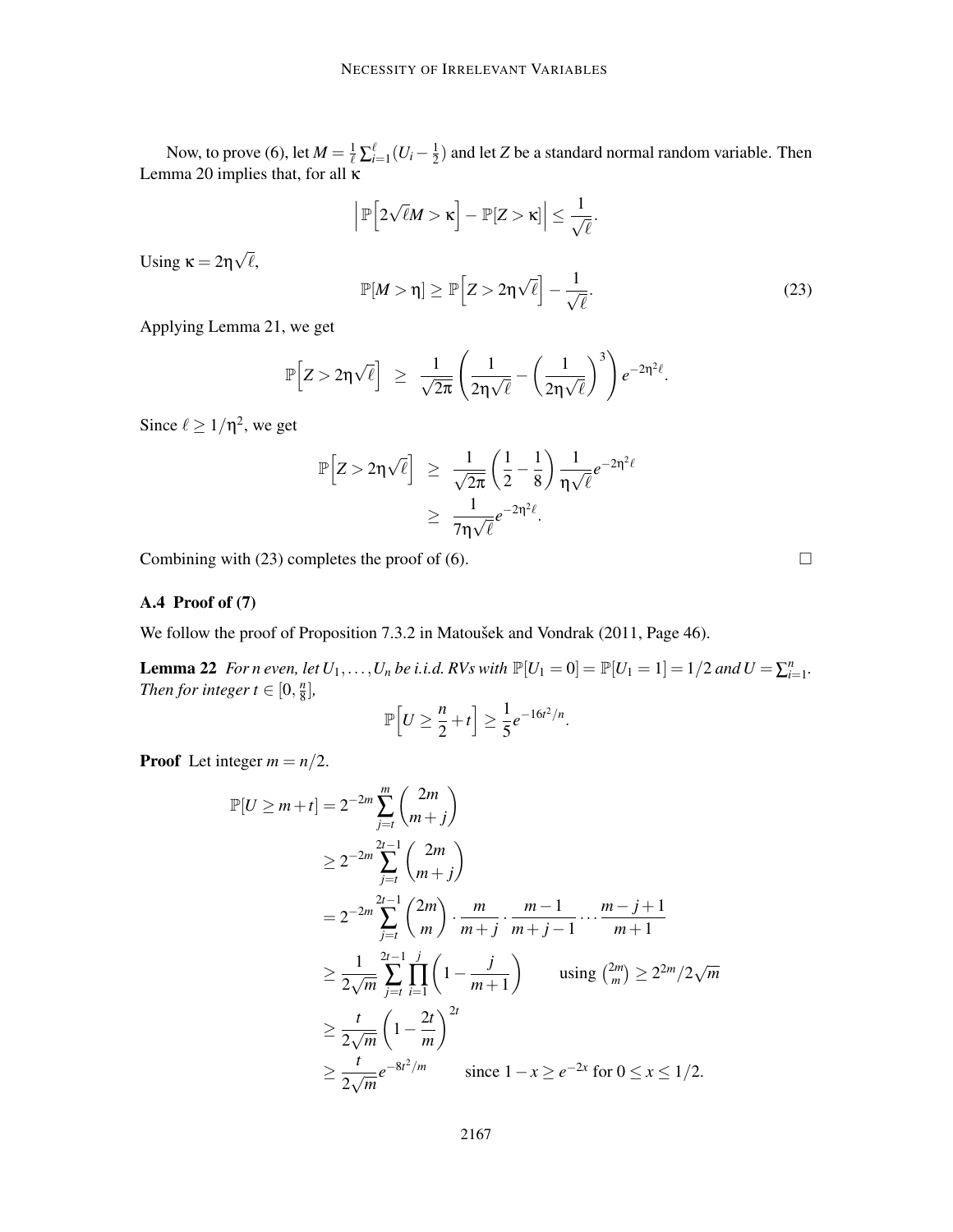For  $t \geq \frac{1}{2}$  $\frac{1}{2}\sqrt{m}$ , the last expression is at least  $\frac{1}{4}e^{-16t^2/n}$ .

Note that  $\mathbb{P}[U = m] = 2^{-2m} \binom{2m}{m}$  $\binom{2m}{m} \leq 1/\sqrt{\pi m}$ . Thus for  $0 \leq t < \frac{1}{2}$  $\frac{1}{2}\sqrt{m}$ , we have

$$
\mathbb{P}[U \ge m+t] \ge \frac{1}{2} - t \mathbb{P}[U=m] \ge \frac{1}{2} - \frac{1}{2} \sqrt{m} \frac{1}{\sqrt{\pi m}} \ge \frac{1}{2} - \frac{1}{2\sqrt{\pi}} \approx 0.218 \ge \frac{1}{5} \ge \frac{1}{5} e^{-16^2/n}.
$$

Thus the bound  $\frac{1}{5}e^{-16t^2/n}$  holds for all  $0 \le t \le m/4$ .

### A.5 Proof of (8)

The proof of (8) follows the proof of Lemma 5.1 in Anthony and Bartlett (1999). It uses the next two lemmas.

**Lemma 23 (Slud's Inequality 1977)** *Let B be a binomial*  $(\ell, p)$  *random variable with*  $p \leq 1/2$ *. Then for*  $\ell(1-p) \ge j \ge \ell p$ ,

$$
\mathbb{P}[B \ge j] \ge \mathbb{P}\left[Z \ge \frac{j-\ell p}{\sqrt{\ell p(1-p)}}\right]
$$

*where Z is a standard normal random variable.*

Lemma 24 (see Anthony and Bartlett, 1999, Appendix 1) *If Z is a standard normal and x* > 0 *then*

$$
\mathbb{P}[Z \geq x] \geq \frac{1}{2} \left( 1 - \sqrt{1 - e^{-x^2}} \right).
$$

Recall that in (8)  $U$  the sum of the  $\ell$  i.i.d. boolean random variables, each of which is 1 with probability  $\frac{1}{2} + \eta$ . Let *B* be a random variable with the binomial  $(\ell, \frac{1}{2} - \eta)$  distribution.

$$
\mathbb{P}\left[\frac{1}{\ell}U < 1/2\right] = \mathbb{P}[B \ge \ell/2]
$$
\n
$$
\ge \mathbb{P}\left[N \ge \frac{\ell/2 - \ell(1/2 - \eta)}{\sqrt{\ell(1/2 + \eta)(1/2 - \eta)}}\right]
$$
\nSInd's Inequality

\n
$$
= \mathbb{P}\left[N \ge \frac{2\eta\sqrt{\ell}}{\sqrt{(1 - 4\eta^2)}}\right]
$$
\n
$$
\ge \frac{1}{2}\left(1 - \sqrt{1 - \exp\left(-\frac{4\eta^2\ell}{1 - 4\eta^2}\right)}\right)
$$
\n
$$
\ge \frac{1}{4}\exp\left(-\frac{4\eta^2\ell}{1 - 4\eta^2}\right)
$$
\nsince  $1 - \sqrt{1 - x} > x/2$ 

\n
$$
\ge \frac{1}{4}\exp\left(-5\eta^2\ell\right)
$$
\nwhen  $\eta \le 1/5$ 

П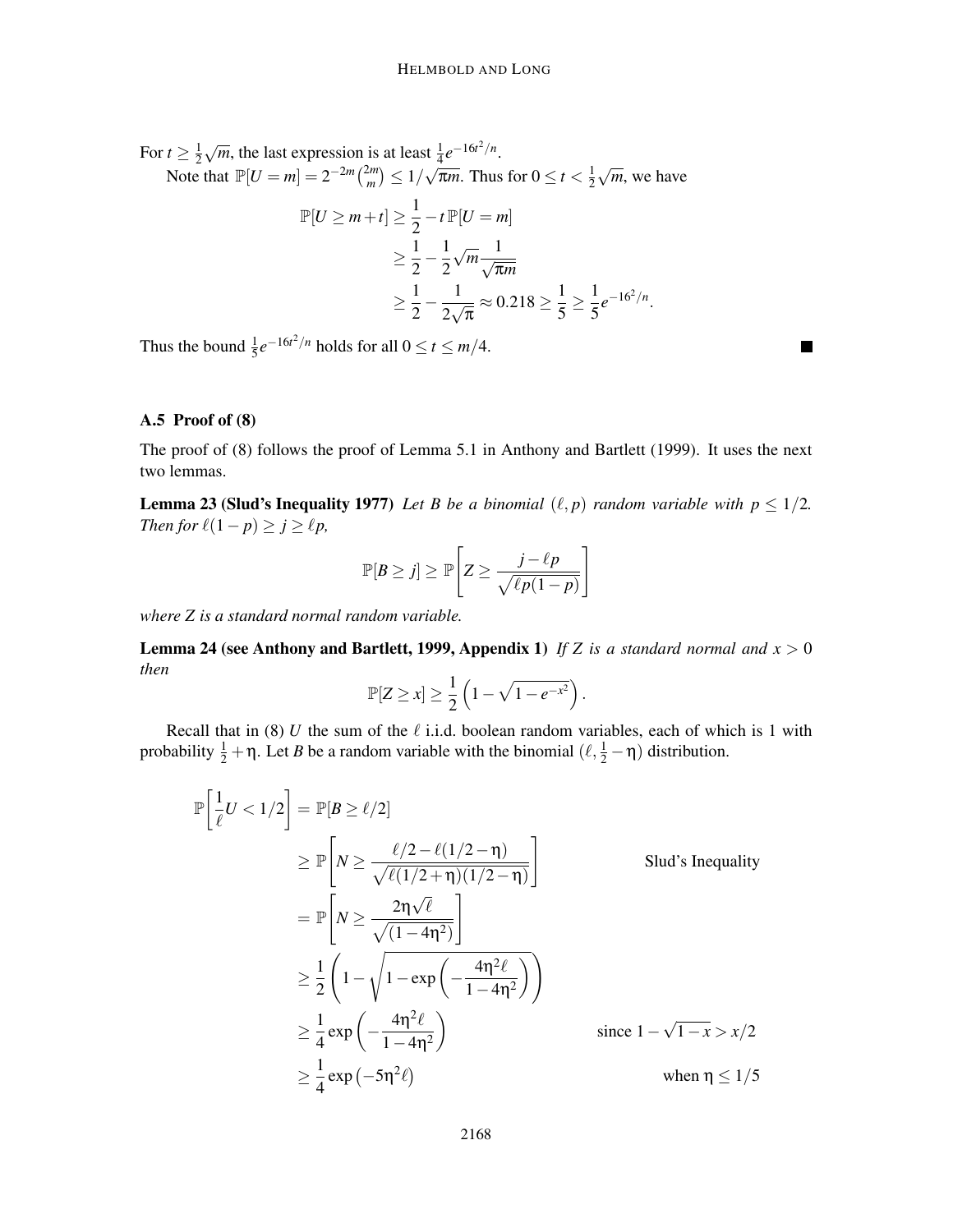completing the proof of (8).

### **References**

- F. Abramovich, Y. Benjamini, D. Donoho, and I. M. Johnstone. Adapting to unknown sparsity by controlling the false discovery rate. *Annals of Statistics*, 34:584–653, 2006.
- L. Addario-Berry, N. Broutin, L. Devroye, and G. Lugosi. On combinatorial testing problems. *Annals of Statistics*, 38(5):3063–3092, 2010.
- N. Alon, J. H. Spencer, and P. Erdös. *The Probabilistic Method*. Wiley, New York, 1992.
- D. Angluin and L. Valiant. Fast probabilistic algorithms for Hamiltonion circuits and matchings. *J. Comp. Sys. Sci.*, 18(2):155–193, 1979.
- M. Anthony and P. L. Bartlett. *Neural Network Learning: Theoretical Foundations*. Cambridge University Press, Cambridge, 1999.
- P. Bickel and E. Levina. Some theory of Fisher's linear discriminant function, 'Naive Bayes', and some alternatives when there are many more variables than observations. *Bernoulli*, 10(6):989– 1010, 2004.
- C. M. Bishop. *Pattern Recognition and Machine Learning*. Springer, Berlin, 2006.
- L. Breiman. Arcing classifiers. *Annals of Statistics*, 26(3):801–824, 1998.
- P. Bühlmann and B. Yu. Analyzing bagging. Annals of Statistics, 30:927–961, 2002.
- A. DasGupta. *Asymptotic Theory of Statistics and Probability*. Springer, Berlin, 2008.
- S. Dasgupta and P. M. Long. Boosting with diverse base classifiers. In *COLT*, pages 273–287, Washington, D.C., 2003.
- D. Donoho and J. Jin. Higher criticism for detecting sparse heterogeneous mixtures. *Annals of Statistics*, 32:952–994, 2004.
- D. Donoho and J. Jin. Asymptotic minimaxity of false discovery rate thresholding for sparse exponential data. *Annals of Statistics*, 34, 2006.
- D. Donoho and J. Jin. Higher criticism thresholding: optimal feature selection when useful features and rare and weak. *PNAS*, 105(39):14790–14795, 2008.
- R. O. Duda, P. E. Hart, and D. G. Stork. *Pattern Classification (2nd ed.)*. Wiley, New York, 2000.
- A. Ehrenfeucht, D. Haussler, M. Kearns, and L. G. Valiant. A general lower bound on the number of examples needed for learning. *Information and Computation*, 82(3):247–251, 1989.
- J. Fan and Y. Fan. High dimensional classification using features annealed independence rules. *Annals of Statistics*, 36(6):2605–2637, 2008.
- W. Feller. *An Introduction to Probability Theory and Its Applications*. Wiley, New York, 1968.